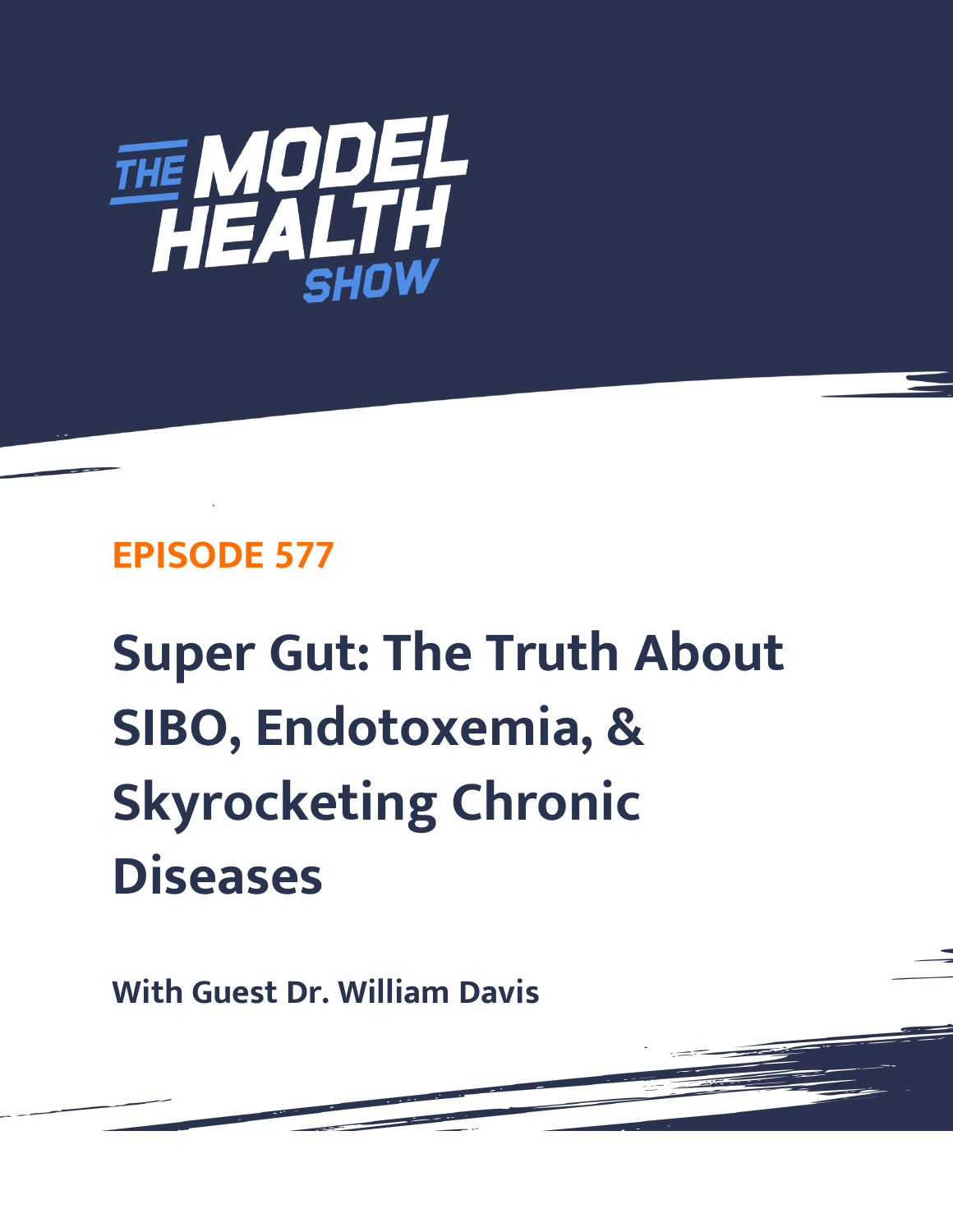## **You are now listening to The Model Health Show with Shawn Stevenson. For more, visit themodelhealthshow.com.**

**SHAWN STEVENSON:** Welcome to The Model Health Show this is fitness and nutrition expert, Shawn Stevenson, and I'm so grateful for you tuning in with me today, what happens in the gut does not stay in the gut. This is something we're learning about more and more today, that our health truly is... Many of our health outcomes our picturing of skin issues, of blood sugar issues, of joint issues, the list goes on and on and on, are highly connected to what's happening with our microbiome. The health of our gut is of the utmost importance, and on this episode, we're going to dive in with one of the experts in this field and talk about what it takes to have a super gut, and as you'll see today, we have the opposite, the average person today is experiencing a long list of hidden health issues related to gut health that you're going to find out about today. So again, we might have out-picturing of symptoms like rosacea, of arthritis, of blood sugar, dysregulation of obesity, and not really be looking at the underlying cause, which according to a study published in the Annals of the New York Academy of Sciences, for example, has found that inflammation in the gut can create inflammation in our brain, something that they dubbed hypothalamic inflammation specifically and hypothalamus is a master regulator of your metabolism of your entire body is known as a master gland that's taking a presidential role over your other glands.

So, thyroid has to check in with the big eye upstairs the hypothalamus adrenals, big eye upstairs, hypothalamus, the hypothalamus is of the utmost importance, but who's talking about the fact that your brain and your metabolism can get thrown off because of inflammation happening elsewhere in your body, namely what's happening in your gut. So again, this is going to be packed with so many powerful insights, game-changing ideas and tips and strategies and things for us to start to literally just even starting out growing better humans, because we're even going to talk about how a lot of this is beginning from the moment that we arrive here on the planet, and again, this is one of the foremost experts in this topic and also one of my favorite teachers of all time. So really pumped about this, but we've got to address this from multiple dimensions, obviously, our nutrition is paramount, and with talking about gut health, because that's what we're feeding our microbes, whether it's the good stuff or the not so good stuff, but other lifestyle factors and environmental factors heavily influence what's happening with our microbiome.

We've talked about this on many episodes of The Model Health Show whether it's stress, whether it's sleep deprivation, whether it's environmental toxins, these toxicants, the list goes on and on our exercise habits, we've got sound signs on how exercise influences the health of our microbes, and with all of that, still one of the things that has the greatest touch point or the most logical touch point for people to improve their microbial health and the health of [their gut is through our nutrition, because it](https://themodelhealthshow.com/dr-william-davis/)'[s like taking something from the external world](https://themodelhealthshow.com/dr-william-davis/) 

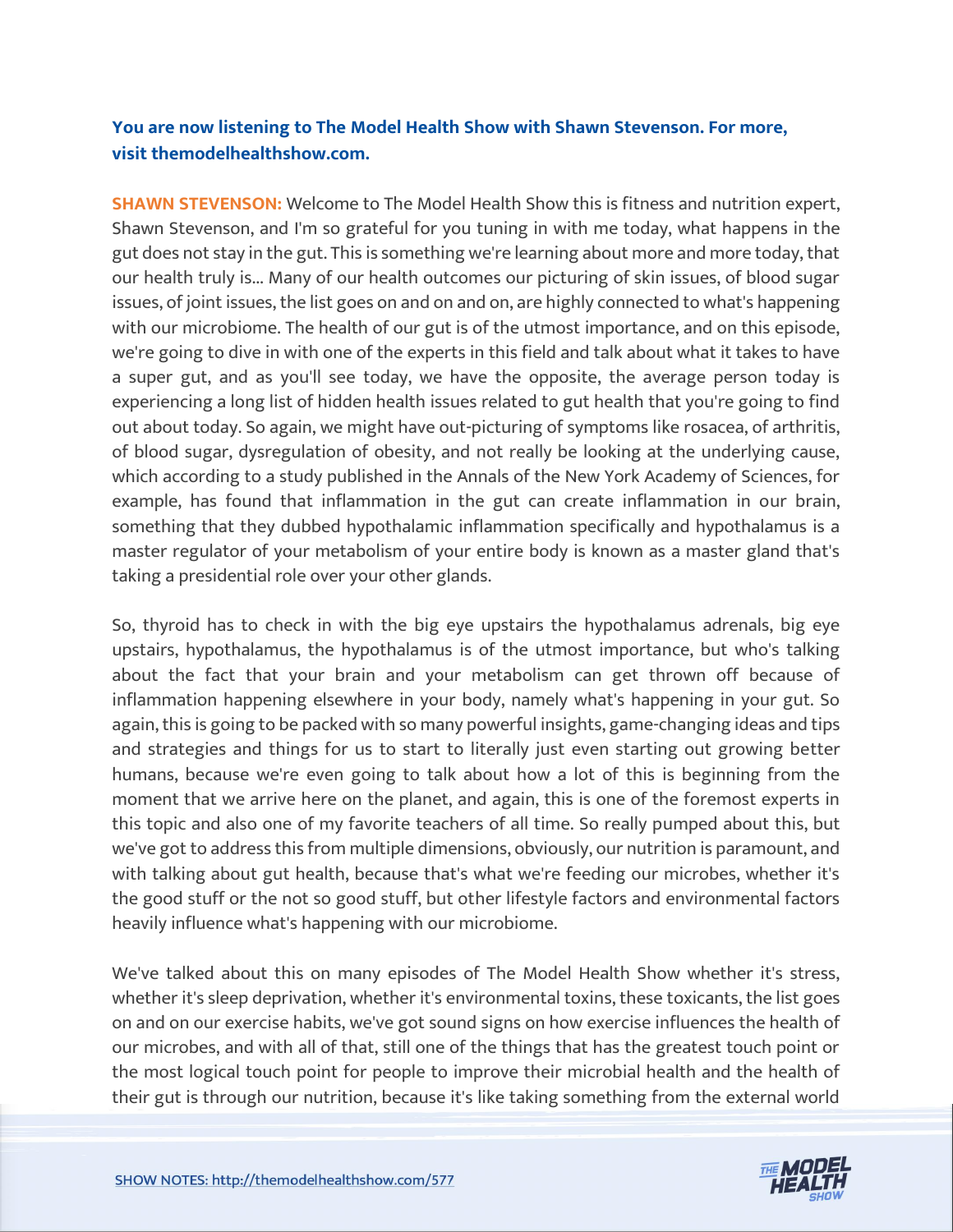and putting it into our internal environment, so it's more of like a proactive thing that we can see because with stress, damaging our gut health, and people might think about how stress can induce the presence of ulcers, for example, that's kind of a well-known moniker in modern lexicon and science, but we're not truly understanding how something like that takes place because stress is invisible. So stress can create damage to your gut health, but you can't see it, you could see Flaming Hot Cheetos, alright, you can see an avocado, you can see... Fill in the blank, you could see this external food that we put in there, but we don't understand how stress that we're putting into our system is affecting our gut health, and a lot of that, even though it might be environmentally induced, it's still based on our perception.

And our minds are so powerful in crafting the outcomes of our health, and I want to keep putting that empowerment into your hand, but today, more than ever, we got to take back control of our thinking and what we're associating with and our perspective about things, but of course, we want to add to our superhero utility belt with supreme nutrient inputs as well to stack conditions in our favor. One of the things we're going to highlight today a little bit is the necessity of prebiotics, so prebiotics are what our probiotics our friendly flora are required to have in order for them to proliferate, in order for them to stay in place and to help to maintain a healthy bacterial balance, and if we're not providing our bodies with the right types of prebiotic, the microbes that we want are simply not going to stick around, we could take the most fanciest panciest probiotic ever concocted. But if we're not giving these microbes their preferred food source, they can't stick around, it's basically like subjecting them to starvation they're just going to wither away and die, they're going to leave your system, we have to provide the prebiotics for the probiotics to make postbiotics.

So postbiotics these are the vitamins, minerals, nutrients short-chain fatty acids, all the stuff that these microbes the symbiotic relationship make in us for us. So, we need a variety of prebiotics, and I love the fact that today we have these super food concentrates, like the Organifi Green juice because it's a plethora of different types of plant fibers that this is one of the angles that's not talked about enough that helps to support our microbial health and now... Yes, now we actually, as many people know who've been utilizing Organifi, it has this minty goodness, this minty refreshing aspect to it. But I got a little secret for you. Right now, just released, I just got it, is the green juice formula, Crisp Apple, alright, this is taking me back in the day to Jolly Rancher vibes. Alright, now this was the far less healthy version of Shawn Stevenson alright, I was struggling out there but those Jolly Ranchers, all their little treats, those flavor notes, it just is kind of reminiscent of that for me, and something again, to add into our repertoire to provide these nutrients for our kids, and again, in a way that we're getting in these powerful...

And I want to share this with you because I don't mention this enough as well, we mention how inflammation or damage to the gut can create inflammation in the brain, well, what can we do

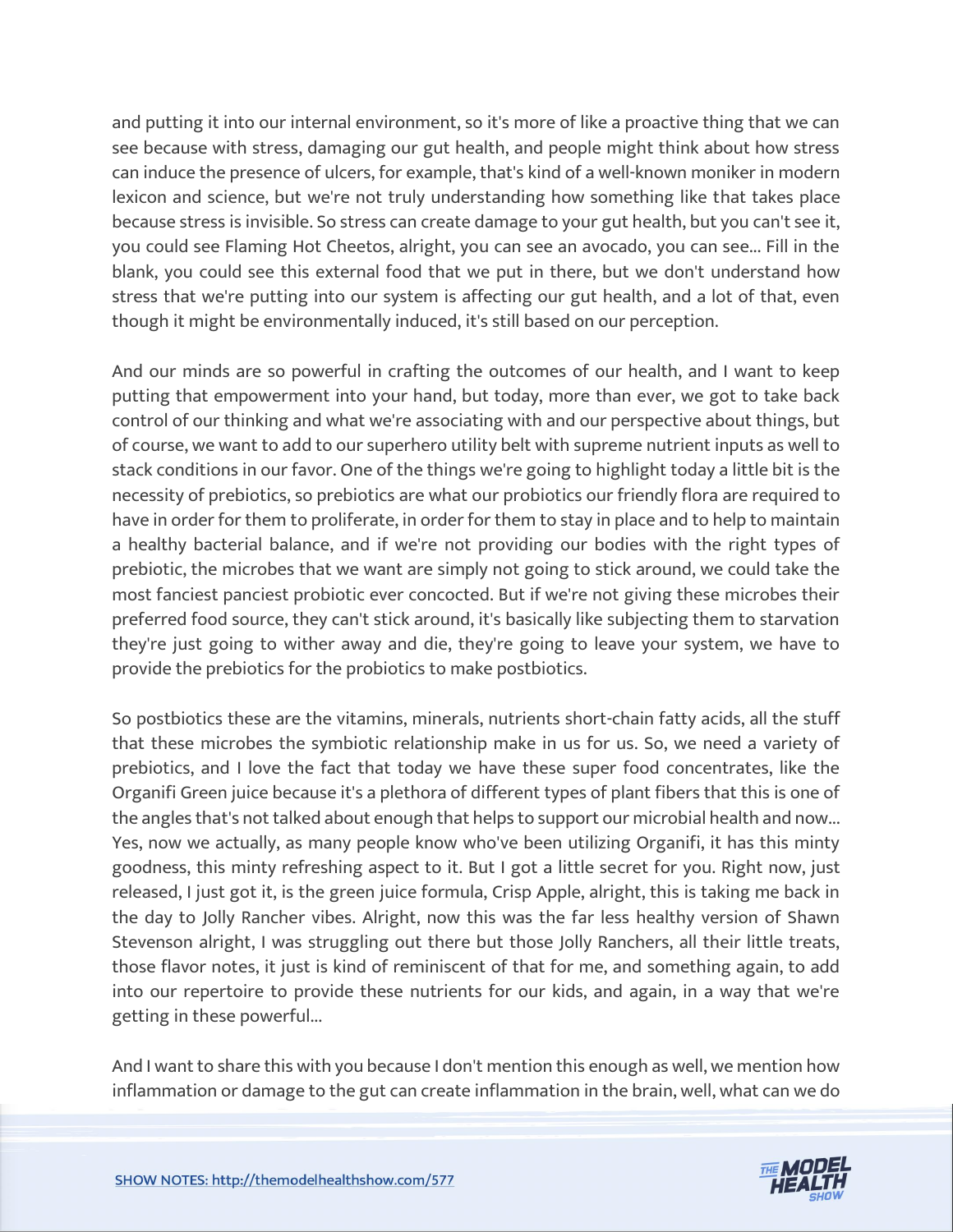to supplant this issue, what can we do to help to turn this around? Well, data that was published in PLOS One, the Public Library of Science One, revealed that spirulina, spirulina has a potential to, one, improve neurogenesis in the brain, creating new brain cells and two, reduce neuro-inflammation. Flaming Hot Cheetos do the opposite. They're flaming hot, but now we know that spirulina has the potential to help to reduce brain inflammation. Wow, really, really impressive. And this is one of the hallmark ingredients, we've got Moringa, we've got spirulina, we've got chlorella, we've got ashwagandha, so getting all... This variety of prebiotic fibers in addition to the powerhouse nutrients that are already in the superfood concentrate, so head over there. Check them out right now. Crisp Apple is now available. Go to organifi.com/model. That's O-R-G-A-N-I-F-I dot com forward slash model. Guess what, you get 20% off as well. Alright, go to organifi.com/model for 20% off. Now let's get to the Apple Podcast review of the week.

**ITUNES REVIEW:** Another five-star review titled "The Gold Standard" by Courtney Renee 41. "I really don't have the words to fully express my gratitude for Shawn and this podcast, I can't imagine the time, effort and care that he pours into each episode, they're so thoughtfully put together and the information is so well sourced, you are an absolute gift to this world Shawn, and from the bottom of my heart, thank you."

**SHAWN STEVENSON:** Wow, thank you. Thank you, thank you so much. Thank you for taking the time to share your heart over on Apple Podcast, it really does mean a lot, and you just energized me even more, I'm ready to do this. Thank you to everybody who's popping over to Apple Podcast and leaving a review for The Model Health Show, without any further ado, let's get to our special guest and topic of the day. Our guest today is Dr. William Davis, and he's the author of the mega-hit New York Times best-selling book, international best seller, Wheat Belly, and also his remarkable book On Doctors, one of my favorite books of all time in the health space as well, and he's been somebody who's been for a couple of decades now really working behind the scenes to help to educate his patients and the public about real health principles so we can help to remove our existing symptoms by addressing the root causes of our conditions, and now he's shifted his focus and education to everybody with his new book, Super Gut, so let's talk about this important topic with the one and only Dr. William Davis. Let's just be honest. Let's just get it out there for everybody. You're the forefather in this identification of wheat being an issue, like you had the first book to really explode and just make a big impact, and so I want to thank you for that, and you've had a big influence on my thinking as well.

**DR. WILLIAM DAVIS:** Well, wow, thanks for saying so. I appreciate that.

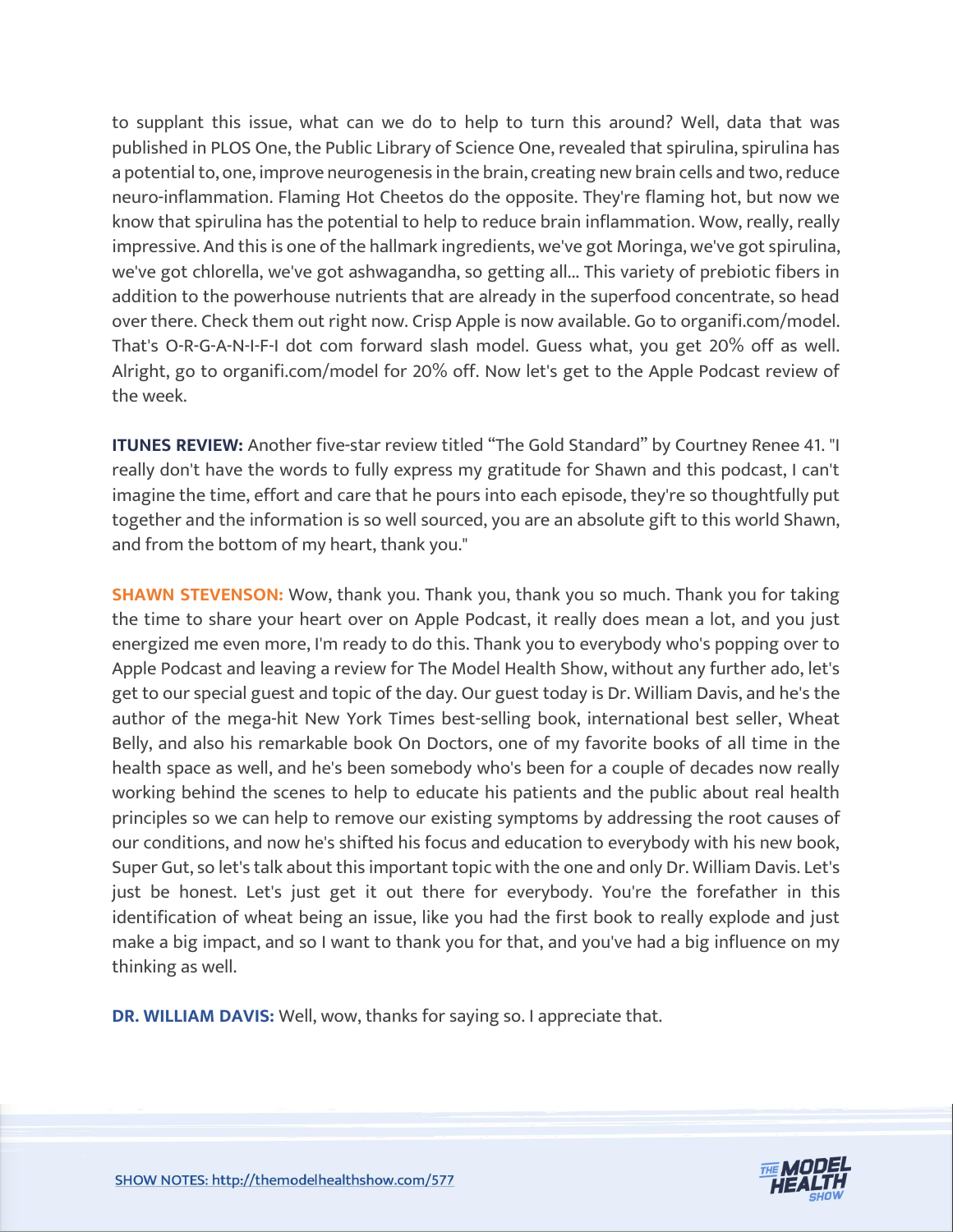**SHAWN STEVENSON:** Yeah, it's totally my honor, and of course, we're just now rekindling things and realizing you lived in the same area that I lived in St. Louis, at the ball Winchester field area.

**DR. WILLIAM DAVIS:** Yeah, that's crazy.

**SHAWN STEVENSON:** And also, you went to SLU. Bananas, bananas. So really, really grateful to jump in and talk about this new project that you got here, let me go ahead and whip it out, it took all my strength to lift it because it is so heavy with the information and Bill listen, I'm not exaggerating in the slightest, I couldn't go more than a paragraph and not highlight something. You're one of my favorite writers as well, you know you have a great way with words, and as you know, in conventional science today, what tends to happen is an over complication of very simple principles to try and sound smart, and... Einstein said something, and I'm just going to paraphrase, something along the lines of, if you don't know it well enough, if you can't explain it simply, you don't know it well enough, and so you explain things super simple, but fun and funny as hell.

**DR. WILLIAM DAVIS:** Well, thank you, Shawn.

**SHAWN STEVENSON:** And the new book is super... Of course. And the new book is Super Gut: A Four-Week Plan to Reprogram Your Microbiome, restore health and lose weight. Super Gut, I'm a big fan of superheroes and gut health. So, this was perfect for me. So, what was the inspiration behind you doing this book right now?

**DR. WILLIAM DAVIS:** Oddly, it was stumbling on a conversation, some scientific studies out of Massachusetts Institute of Technology, MIT, and between 2013... And I promise this won't get dry and scientific, Shawn, so between 2013-2017, this cancer group who was looking at the properties of a specific microbe, lactobacillus reuteri R-E-U-T-E-R-I named after the German microbiologist who discovered it in human breast milk in 1962 when they did this series of studies with this microbe looking for anti-cancer effects 'cause there's limited evidence that can eradicate colon cancer cells, but they noticed that the mice developed as they called it, rich luxuriant fur within a week. So, they explored the skin effects and they saw that the animals had healing time from skin wounds cut by 50%, marked acceleration of healing they also saw that the animals tended not to get old, they stayed young, they mated, they played with each other, had rich fur and stayed thin, even if they were given a diet, made them... That would've made them fat... So, there was a youth preserving effect, also a surprising thing was they just said, "Here you go, Isn't this interesting. Do with it what you will."

So, I got that same strain of microbes, it's actually made as a commercial product by a company called Bio Giaia in Sweden, and they sell it as a product called gastrus, G-A-S-T-R-U-S, but the

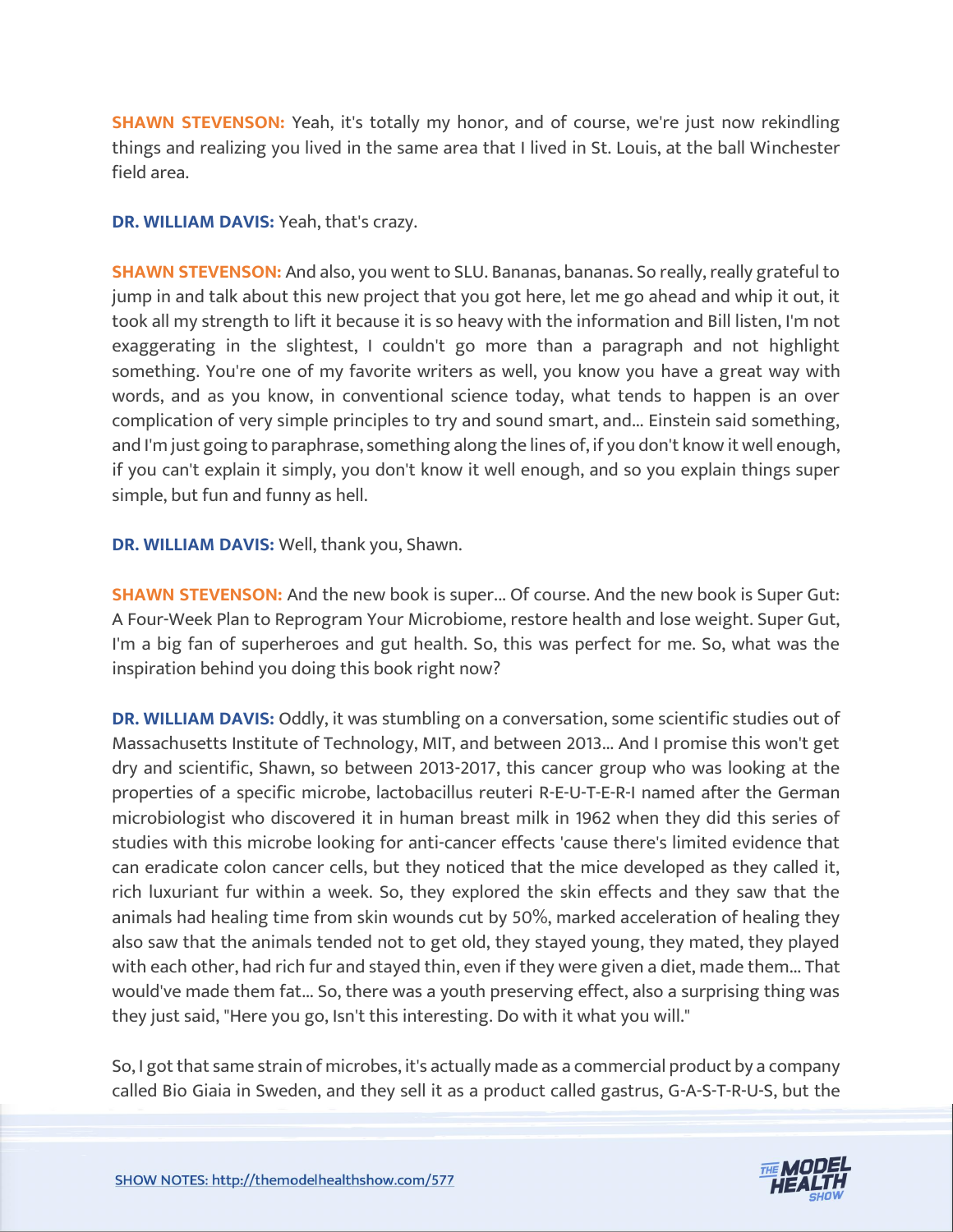problem with it is it was intended for infants, so the number of microbes is really low. Kind of trivial for adults, 100 millions of two strains sounds like a lot, but in microbes it's almost nothing. So, I made yogurt, out of it not yogurt in the conventional sense, it's not really yogurt because the FDA has strict rules regulations on what you can call yogurt, really I'm not selling anything, so I call it yogurt 'cause it looks and smells like yogurt, but it's not yogurt... But it's a way to amplify bacterial counts, and when you make the yogurt the way, that I learn how to do this we use prolonged fermentation, Shawn, if you go to the grocery store and you buy commercial yogurt, they allowed it to ferment, that's how you... Microbes double, allowed to ferment for four hours. Well, reuteri doubles, there's no mommy and daddy microbes, of course, they have something called asexual reproduction, one becomes two, two becomes four... Well, Reuteri doubles every three hours, so if you ferment in a factory for four hours and that's what they typically do, you've got nothing.

So, I fermented for 36 hours. Allowed the microbes double 12 times. Do you remember the kids Riddle, which would you rather have a million dollars or a penny that doubles every day for 30 days? And you saw this in the book, of course. Well, kids were always picking a million dollars, not recognizing that that penny becomes over five and a half million dollars. Same kind of thing here. If you allow the microbe, to double over and over, over, in this case, 12 times you get about 250 billion, so a thousand-fold more than the original tablets. So, me, I started consuming this and hundreds, now thousands of people started consuming it, and Shawn all the stuff we saw, that was seen by the MIT group in mice played out in humans. I'm a chronic insomniac, I now sleep straight through nine hours, I gained 13 pounds of muscle in three weeks at age 63 at the time, ladies love it because they get smoother skin from explosion and dermal collagen, and interestingly, so we know from those elegant studies that a lot of the effects are because reuteri takes up residence in your upper GI tract which is kind of unusual, also sends a signal for the vagus nerve to the hypothalamus to release the hormone oxytocin.

So, I bet a lot of your listeners know that oxytocin is a hormone of love and empathy, and that's what happens, people say, "I like my spouse better, it's rekindled my love, I like my children better, they're less annoying, I like my co-workers better." And one of my favorites, "I see other people's points of view better." And so, we have this, but it got me thinking, if this one microbe Shawn can do all that, and by the way, one of the reasons why it works so spectacularly is because almost all of us have lost this microbe. So, when Dr. Reuter first found it in breast milk, he had no problem finding it in stool breast milk, etcetera. He found over his ensuing 30 years of his career, it was increasingly difficult to find, and then towards the end of his career, he passed recently, he couldn't find it... Almost hardly at all. And that's been true in other studies as well, you can't find it anymore, because it's so susceptible to common antibiotics like amoxicillin or ampicillin, so people have lost it, we restore it and we get all these incredible effects, but that led me to believe, well, gee, that's one microbe Shawn, what about a whole bunch of other microbe? And that's what Super Gut became about. Let's find those microbes.

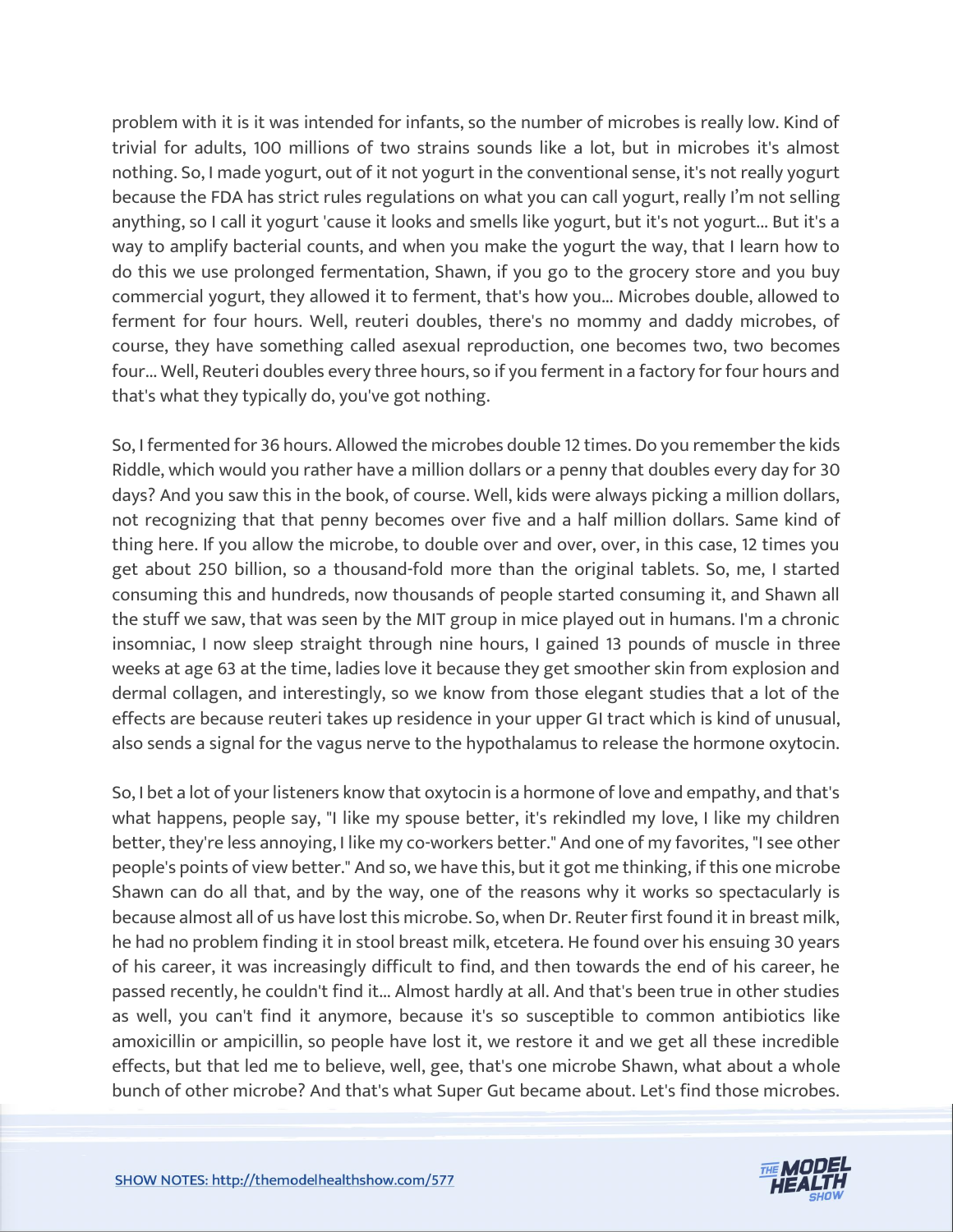Let's replace them. In this case, let's ferment them, it doesn't have to be dairy, it could be other things too, but we ferment at very high counts, and you get these extraordinary effects.

**SHAWN STEVENSON:** Wow, this is incredible, and there's so much to unpack here as well. So, I want to start with, how did we get in this state in the first place, because as you mentioned, a lot of these microbes are becoming... They're on the endangers species list, we'll put it like that, and some have become extinct from the human microbiome and you...

**DR. WILLIAM DAVIS:** I wish I thought of that, I'm going to use that, Shawn.

**SHAWN STEVENSON:** You're welcome, you're welcome. We've talked about so many different, so many paralleling things in our most recent books, and one of the things we'll talk about, of course, is our lack of compassion and empathy, and this increased divisiveness... Epidemic divisiveness that we're seeing right now, we're not talking about the underlying real issues of this, which is being physically and mentally able to invoke those capacities, like everybody has a capacity to do it, but it's harder when you're not well, so we're going to talk about that. But how did we get into this state, you talk about it, you say, you call it a Franken belly. How did we get into this state to where we're missing so many of these important microbes?

**DR. WILLIAM DAVIS:** You know, sadly, Shawn it is a long list, but it starts with over exposure to antibiotics, those of us who are 40 years, by the time most people reach age 40, the average person has taken 30 courses of antibiotics, there's a huge... And even the CDC tells us that about half of those are inappropriate, unnecessary, so that's one big factor, but then there's a whole long list of other factors that are disruptive, other drugs, like stomach acid blocking drugs, when you remove the acid barrier in the stomach, stool microbes, stool microbes Shawn, ascend from the colon into your small bowel. Other drug statin cholesterol drugs disrupt the microbiome, emulsifying agents, like polysorbate 80 and peanut butter, salad dressings, and ice cream, ice cream is a terrible product for these emulsifying agents, the synthetic sweeteners like aspartame Sucralose in diet colas, they disrupt the microbiome chlorinated drinking water, stress. Glyphosate, glyphosates and herbicides, the active ingredient in Roundup, but it's also an antibiotic, very potent antibiotic. Herbicide, pesticide residues in food. In other words, it's virtually impossible now to avoid the many factors in modern life that introduced changes in the microbiome composition, and of course, one of the consequences along with reuteri, we've lost hundreds of species that... And many of which, maybe not all, but many of which performed important functions for humans.

**SHAWN STEVENSON:** So, how do we know that we've lost all of these microbes? Are we looking at old mummy, mummified microbiomes? How do we know this?

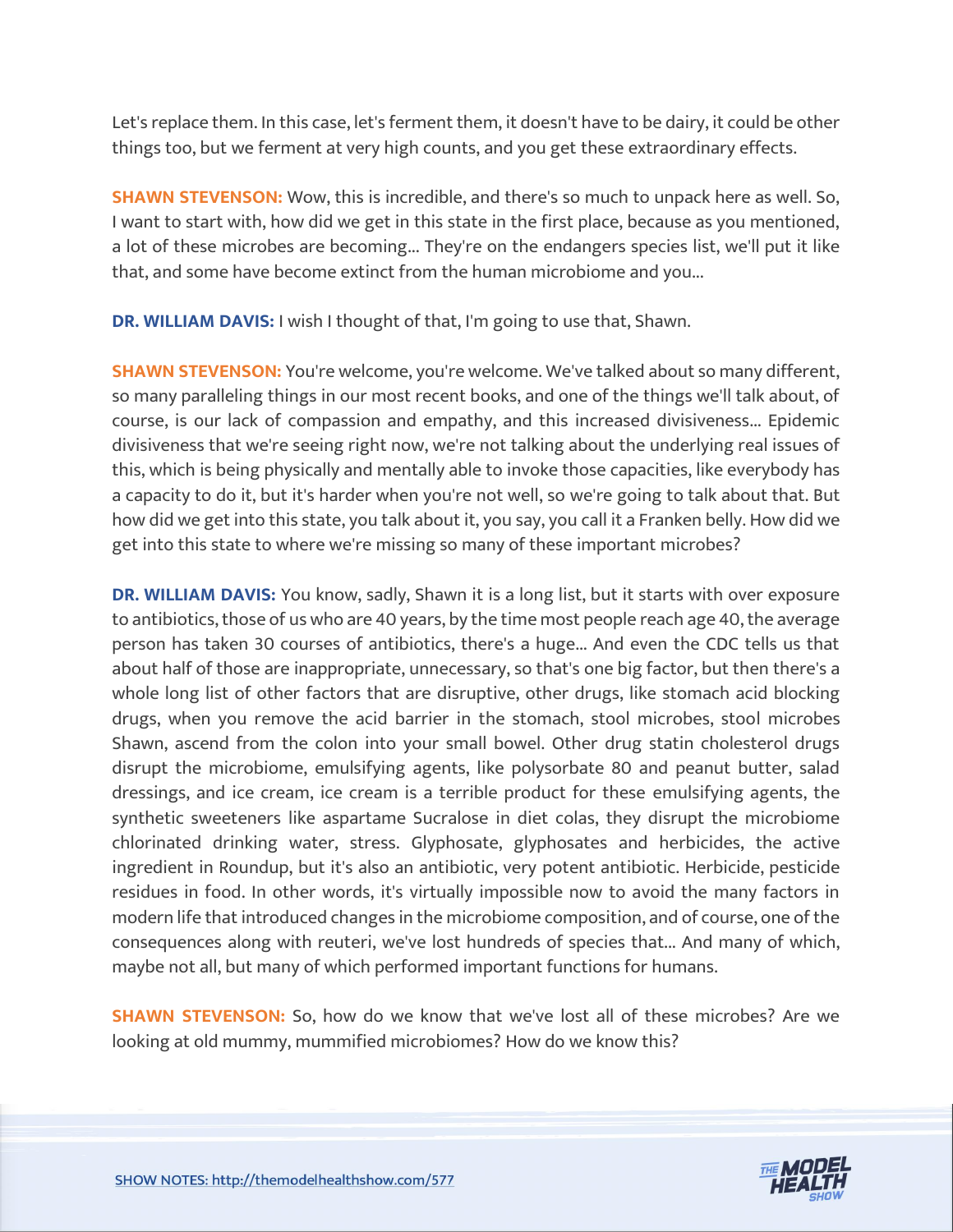**DR. WILLIAM DAVIS:** It comes from indirect studies. There is some data from the '60s and '70s of the presence of microbes. They used culture methods, and right now, no one uses culture methods for these purposes, we use DNA methods, and it's opened up a whole new world... A universe of microbes, but it's clear that a lot of the microbes, like the reuteri, that were culturable back in the '60s and '70s, are now lacking, are now gone. That's indirect evidence. Another piece of evidence is comparing our microbiomes to the microbiomes of the few remaining indigenous populations, like the Yanomami in the Brazilian rainforest, the Matsés in Peru, the Malawi in Eastern Africa, the Maasai in Kenya, the Hadza in Tanzania, the Māori in New Zealand, some of the isolated tribes in New Guinea... Well, what their microbiomes have been sequenced, lo and behold, they have far more bacteria than we have. They have many species we lack, and by the way, we also have a few species they don't have.

Now, does that mean that you and I should have a microbiome of a primitive... Of an indigenous... It's not clear just how far we take that, but it is clear... Now, the odd thing about all those studies of the indigenous microbiomes is that while they're very different from us, they all resemble each other very closely, almost complete duplication, even though these populations are living on different continents, and of course, had no contact with each other, so that's interpreted by the microbiology community to mean that that must be the so-called Stone Age microbiome representing the stuff that humans had before all modern factors entered the picture.

**SHAWN STEVENSON:** Wow. I want to circle back a little bit to how we got into this place where we have these Franken bellies for the average Westerners especially, and you mentioned glyphosate and also pesticides, herbicides, rodenticides, all of these chemicals that are now commonplace... Our food is grown with them, it's just like we think we can wash off our apple and not understanding that it is built into the matrix of these things, specifically with a topic that you really brought to the forefront, which is wheat, and also understanding the wheat that we're eating today is not the biblical picture of wheat. It's this genetically modified dwarf wheat that you really highlighted, but also these chemicals are necessary, like, I don't think this stuff can even survive without these chemicals. Can you talk a little bit about that? Because I think that's one of the biggest issues with our gut health today, because it's a big part of the average American's diet.

**DR. WILLIAM DAVIS:** You're exactly right, Shawn. A lot of modern crops grown in large scale, so-called monocultures, can't grow without human input of fertilizers, herbicides, pesticides, of course, genetically modified corn and soy, which is virtually all corn and soy now, needs glyphosate and BT toxin, that those are instilled into the plant. And so, it obliges the farmer to spray the stink out of his corn with glyphosate, and so that's a sad thing because virtually all of us now have glyphosate residues detectable in our skin, hair, urine, blood... It's in the water, it's in the air. It's everywhere, and so it's becoming increasingly difficult.

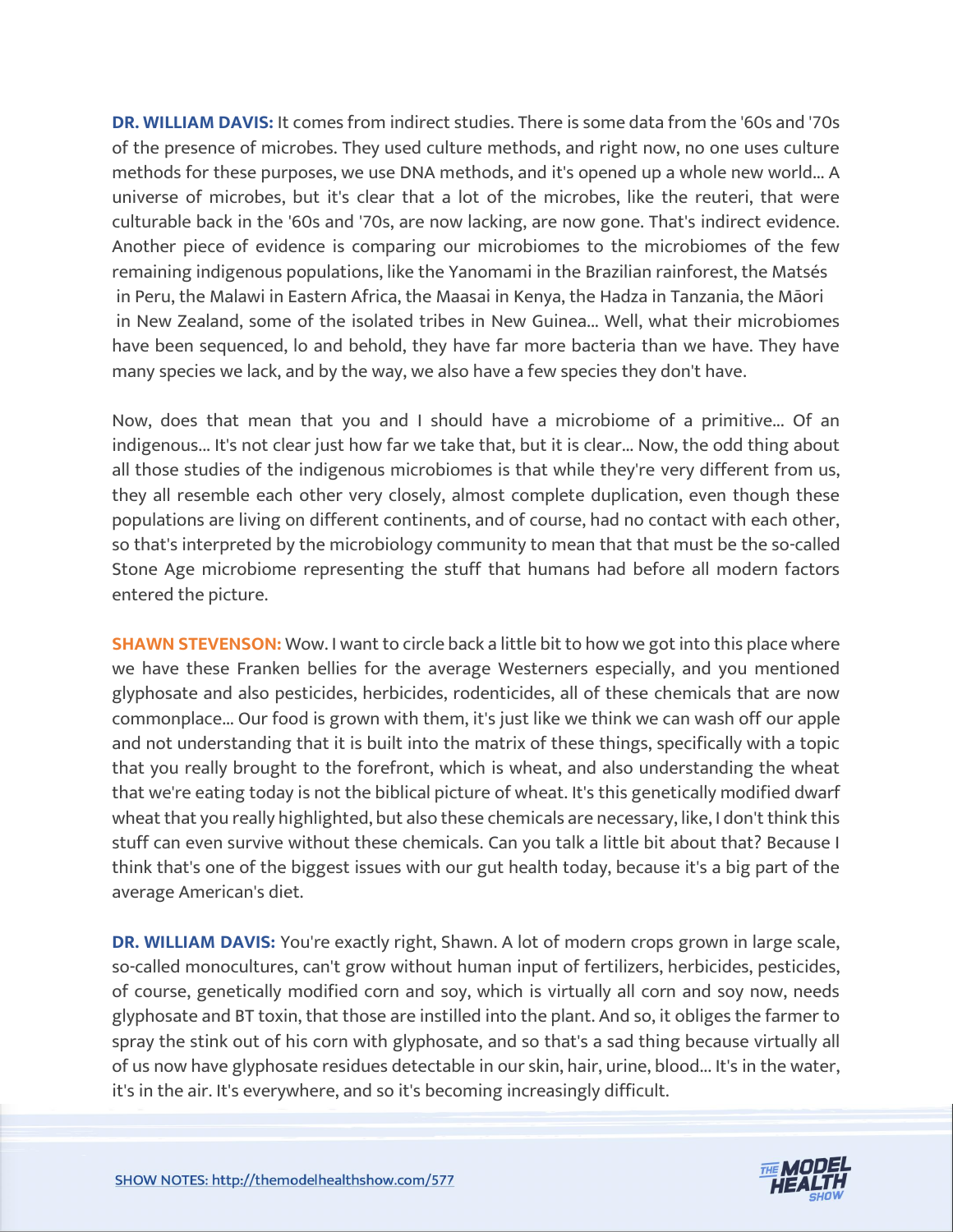So, I wish there was a way for you and I to somehow shield ourselves from all these things, but it's a work in progress. We don't know how to get rid of these things, and if we did have... Of course, we do all have, detectable levels of glyphosate, how do you get rid of it? By the way, there's emerging science, there may be a microbe that digests glyphosate and turns it into benign metabolites, so that is one of the really interesting, though very early, areas of microbiome research that microbes can consume glyphosate, combined cadmium and mercury and you poop it out... So, there may be... 'Cause we have no real solutions for these horrible societal problems, but there may be some emerging solutions from the microbiome where you could just get this or that microbe, and maybe that would be... So that's, it's preliminary, but it could be very interesting.

**SHAWN STEVENSON:** Wow, life finds a way you know, and this is the thing, too. We understand that the human body is incredibly resilient and it's always finding creative ways to adapt. Even the manifestation, what we term a disease, is an adaptation by the human body to function under abnormal conditions. Even with the epidemic of type 2 diabetes, it's not that this particular issue, like your body is trying to take you out. Your body is adapting to keep you alive and to perform under un-ideal conditions, which in this case, of course, is abnormal blood sugar just being bombarded and the body trying to sort that out. And so, looking at it through that lens, and then we start to understand, yes, life finds a way. Our microbiome could be the solution to dealing with the environmental inputs that are so...

We are so immersed in abnormal environmental conditions, but we think we're so evolved, but it's only been a few decades that we've been living like this, and so... It's very encouraging, but at the same time, we don't have to make things harder for ourselves, and so, I want to ask you about this because a lot of the issues that we see on the surface, from a conventional medical perspective, whether it's rosacea, whether it's migraines, whether it's... The list goes on and on and on, all these issues that are at epidemic proportions, asthma, allergies, diabetes. Many of these conditions now, we've got really, really sound data links back to our gut health. So, could you talk a little bit about this? Because I think that we tend to still in our society think gut health just means like belly ache, my belly's hurting, not understanding that we can have outward symptoms, ranging of a whole different list of things that are occurring today that are traced back to damage to our gut.

**DR. WILLIAM DAVIS:** Absolutely, Shawn. So, like we mentioned, we've lost hundreds of microbes like reuteri and many others, now they were good for us, they kind of acted as a police cop, as traffic cops in your GI tract, but when you lose them, chaos ensues. And one of the odd things is that microbes in the colon these are stool microbes like E. Coli and Klebsiella and Citrobacter proliferate, they're allowed to proliferate when all those good guys have gone, and then they ascend up into the ileum jejunum duodenum and stomach, so that you have 24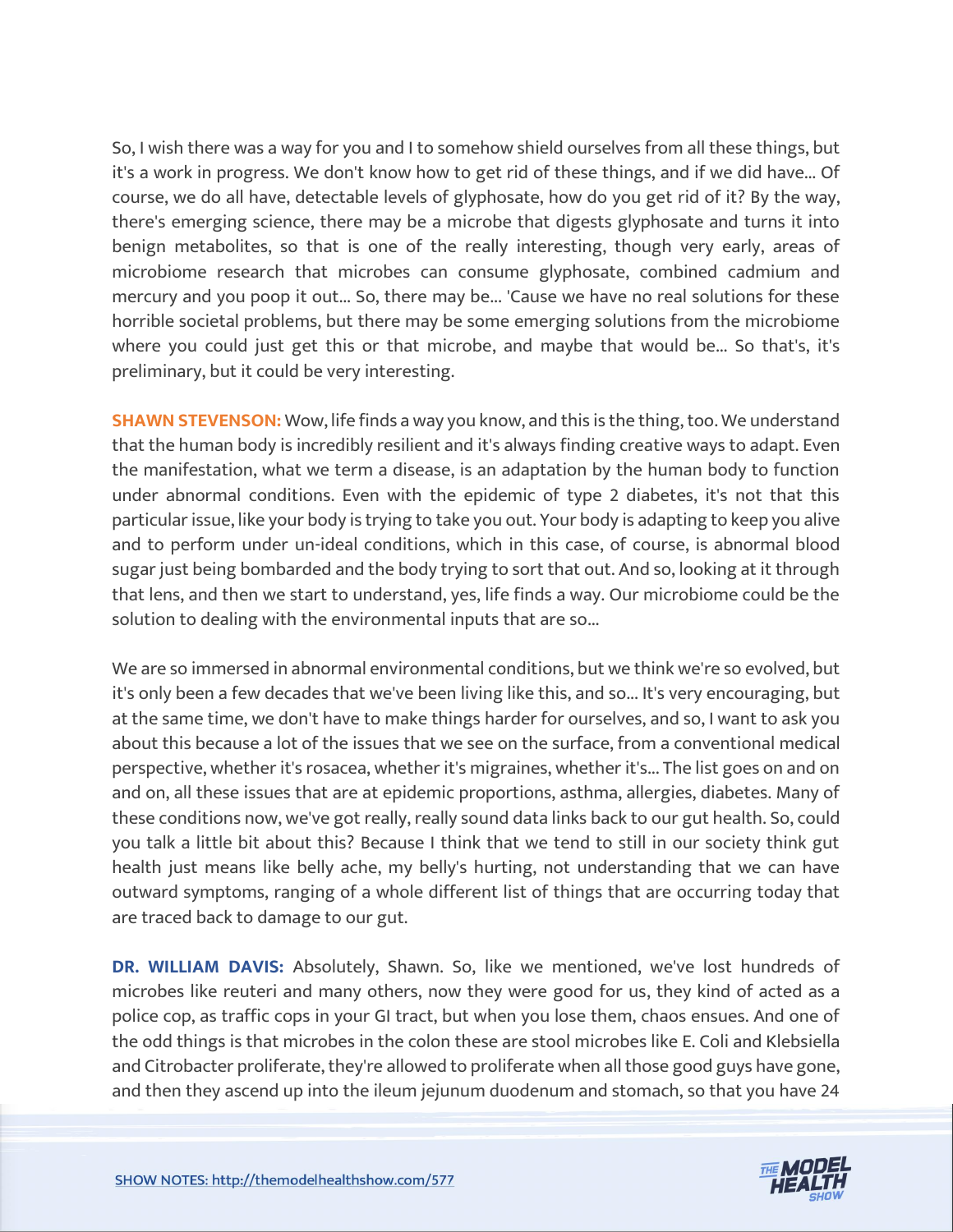additional feet of microbes, many of them stool microbes. So, I call this the fecalization of America. And I call it that because I was talking to some radiologist friends, and they remarked that when they do a CT scan of the abdomen with oral contrast, so they can see the inner contours of the bowel, in the last few years, they've seen an explosion, including in young people of what's called fecalization of the small bowel, that is feces in the colon, has a very characteristic appearance on a CT scan, they're now seeing it way up in the small bowel fecalization, and that's what's happened.

Fecal microbes and other bad guys have ascended so that it all adds up, Shawn to 30 feet of unhealthy microbes. Now, these guys don't live for decades, they live for hours to days at most, so there's a rapid turnover of trillions of microbes, well, when they die, they release their breakdown products, the debris, some of which enters the blood stream. Now, a lot of integrative health and functional medicine doctors for years have been talking about gut leak. Well, it's finally been validated scientifically, but it's called endotoxemia, and that is so a 30 feet trillions of microbes, rapid turnover, some of their breakdown products enter the blood stream. But that tells us now with confidence how the microbes in the GI tract can export their effects, say, to the skin as rosacea or psoriasis or eczema, or to joints as a fibromyalgia or rheumatoid arthritis or to the brain as depression. That's a big one, Shawn. Or Alzheimer's dementia or Parkinson's disease, or to the prostate or to the breast tissue. In other words, every organ is influenced by this bacterial process called endotoxemia, and it's so broad and it has powerful effect that it means that virtually, all modern diseases have to be re-examined in light of this phenomenon.

**SHAWN STEVENSON:** This is nucking futs this is... It's such a big issue. And I love that you highlighted this very early in the book, you talk about, we have so much what appears to be on the surface, unprecedented medical advancements, but yet we're seeing simultaneously the greatest epidemics of chronic diseases ever recorded in human history. And part of this is something you talk about, unfortunately, the medical community is poorly equipped to handle the ailments resulting from a disturbed microbiome, and never mind understanding their source, and that's a direct quote from the book. And so again, what happens when somebody's coming in with... We'll just say, asthma or eczema, like my sister, my little brother and I had asthma, my little sister had eczema. We're coming in, they're thinking, nothing about our microbiome. Treat the symptom, take this inhaler, or put this cream on your rash that never goes away. Can you talk about what people are experiencing versus what we need to be looking at?

**DR. WILLIAM DAVIS:** Shawn, you hit it right on the head. So, if you have, for instance, fibromyalgia, it hurts just to move. You can't ride your bike. Can't do the laundry. Can't wash the dishes. That's a problem. So, what does the doctor do? Well, he's got a drug, it could be very expensive too, could cost you thousands of dollars a month to block a step in the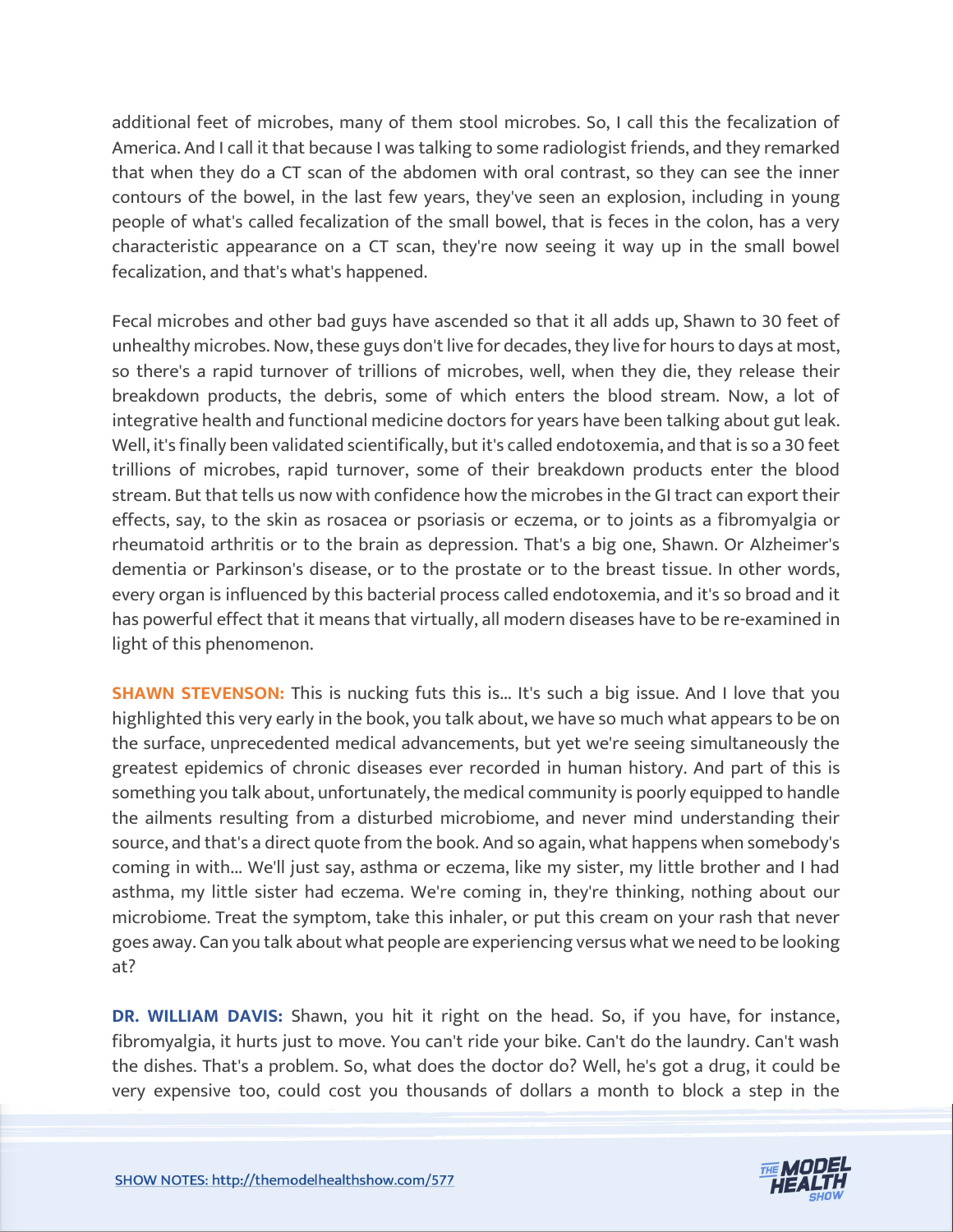inflammatory pathway, like TNF-alpha. Well, if that fibromyalgia was caused by disrupted microbiome, when you block that pathway, you've done nothing for the disrupted microbiome, and that disrupted microbiome that's not corrected will lead over time to autoimmune diseases, ulcerative colitis, Crohn's disease, irritable bowel syndrome, neurological impairment, in other words it has... Colon cancer, diverticular disease. So not addressing the cause leaves you open to all kinds of health... And as you point out, that's what's happening, this is exactly what's playing out in the big world that people are developing three, four, seven, eight health conditions, and the doctor has a collection of drugs for each and every one of them. But never once, and you see it, but my colleagues typically don't see it, they don't see the cause, but if you address the cause, all kinds of great stuff happen.

You can break weight loss plateaus, you can reverse fatty liver, you can get rid of rheumatoid arthritis or polymyalgia rheumatic or fibromyalgia. You can impact neurodegenerative conditions, big effect on depression by the way, and anxiety. So, you can have all kinds of spectacular results and because it takes doctors mainstream doctors, I'm generalizing, of course, there are some very excellent chiropractors and functional medicine doctors, but the mainstream MDs typically takes them up to 20 years to catch up. Well, if you've got ulcerative colitis and psoriasis, you don't have 20 years.

**SHAWN STEVENSON:** Yeah, people, they're in suffering. And that's the thing, too. And you know this too... We just want to get out of pain, and oftentimes we'll do whatever it takes, whatever... Especially if somebody's in a position of authority and trust, we'll just do what they say because we want to get a solution, and what tends to happen, of course, we get into that virtual hamster wheel where we are not addressing the root cause and continuing to treat these symptoms, and then something else pops over here, and I really feel that's just the intelligence of the body. Not addressing the thing is just going to manifest... It's kind of like trying to plug up a hole in a boat, and then another hole pops up and you keep plugging them up instead of getting rid of the villain who's under the boat, poking the holes in it. If that makes sense.

**DR. WILLIAM DAVIS:** Good analogy, Shawn. Yeah.

**SHAWN STEVENSON:** I'm thinking about this, I was literally picturing like a chipmunk scenario, Chip and Dale and Donald Duck. Alright, that's what I was picturing. And I was picturing that because of your book, and you mentioned something that a lot of folks don't mention, which is, and I know you're like, "Where the hell is he going with this, Chip and Dale?" So, you mentioned that every single creature on planet Earth has their own unique microbiome. Talk a little bit about that.

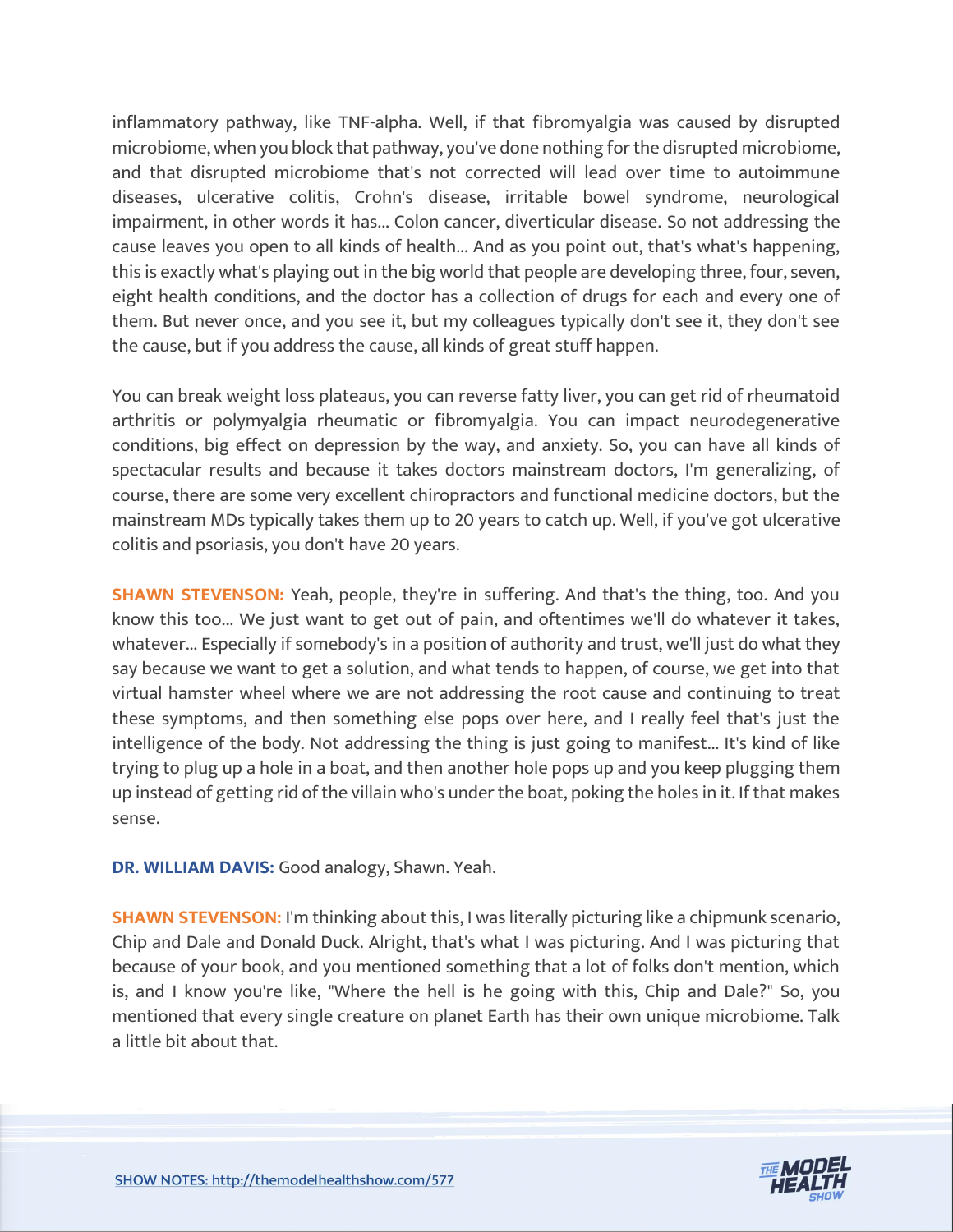**DR. WILLIAM DAVIS:** Yeah so, these are adaptations. If you're a squirrel, you can climb trees a lot better than we can, 'cause we're not equipped to climb trees. So likewise, microbiome, the microbiome is crafted evolutionarily to adapt you to specific circumstances, and unfortunately, we've impacted our microbiome in very maladaptive ways, and that's why we're seeing an explosion of disease. The issue is people often don't recognize, including doctors, don't recognize common conditions as an expression of a disrupted microbiome. They might not recognize, for instance, that their depression, unresponsive to the SSRI drugs, they don't recognize that's a microbiome issue, via endotoxemia. They might not recognize that their bad hip is really a problem with the microbiome, or their enlarged prostate, or their recurrent urinary tract infections or vaginitis, or their migraine headaches. In other words, I really mean this, Shawn, we have to re-examine everything in light of what's been going on in the human microbiome.

**SHAWN STEVENSON:** Absolutely, absolutely. So again, whether it's a squirrel, whether it's a chipmunk, whether it's a spider, and even... This was the first time, Bill, that I really thought about, insects have their own unique microbiome, and each one of those insects, the trillions and trillions and trillions of insects across the planet have their own version of their microbiome is slightly different because it's unique. Just like us, there are no two humans ever in the history of humanity, even... I even mentioned this in my latest book as well... Identical twins, looking at their microbiomes, a lot of the work was actually done in St. Louis, so coming out of slew, great database of identical twins and looking at their different health outcomes from different environmental inputs, but one of those big things is, it's kind of like a fingerprint. You have a unique microbial fingerprint, each and every one of us. And so, it's really remarkable. But at the same time, we can understand, you talked about this earlier, whether it's a culture here we've got in Kenya or the Hadza or whatever it might be, they actually have... Who's living more of an indigenous... Closer to their indigenous roots.

Their microbiomes are strangely similar, even if they're across the world on the other side of the planet, versus the modern American, which, one of the things I saw back in the day, I think it was out of Stanford, but we're seeing four times more microbial diversity, four to 10 times more in somebody who is living more of a "hunter/gatherer" type protocol. So it's very strange how we're kind of devolving in a sense, but as you mentioned earlier, alluding to life finds a way, and I want to ask you about this specifically, and to dig in a little more here, because it's so prevalent, and yet, this is our opportunity right now to put this front of mind for everybody listening and watching, which is these epidemics of SIBO and SIFO as well. Can you talk about those?

**DR. WILLIAM DAVIS:** Yeah, so as we lose these healthy microbes and we have proliferation of unhealthy, mostly stool species, the 30 feet that's called, that's exactly right, small intestinal bacterial overgrowth. A parallel situation can also merge with fungal species like candida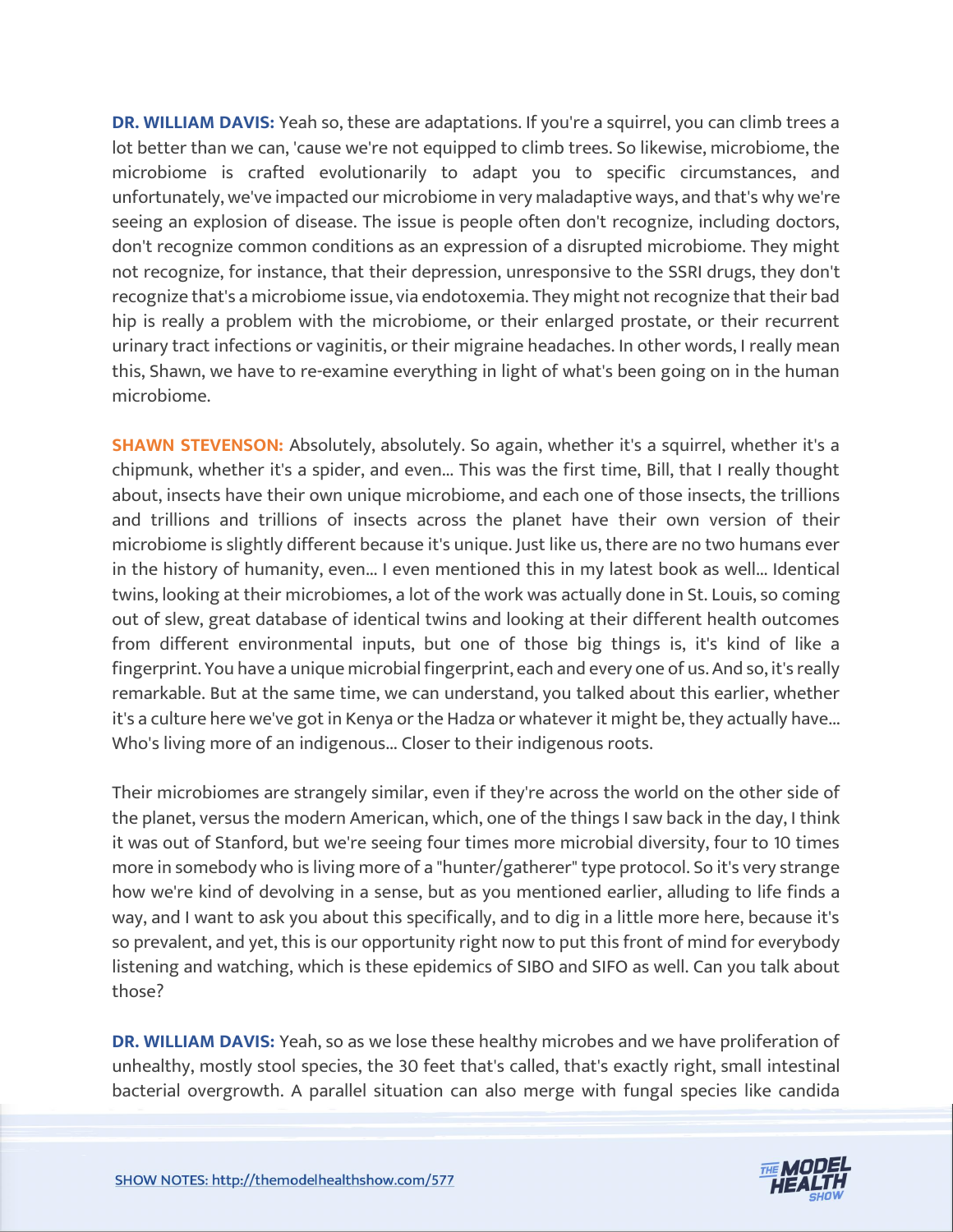albicans, candida glabrata and candida tropicalis, likewise. Just... All it takes is too many margaritas on your all-inclusive vacation for three days, and it gives you irritable bowel syndrome, fungal overgrowth, and so these things are everywhere. You know, I did a simple exercise, Shawn, I just went back to all the studies, studies like this, what proportion of people with irritable bowel syndrome have SIBO? There's a way to test that you can test for hydrogen gas in the breath, 'cause microbes produce hydrogen gas. Well, of the 60 to 70 million people in the US with irritable bowel syndrome, it varies from study to study, but on average, about 44% have SIBOs. That alone is about 20 to 30 million people. If 50% of people with obesity have SIBO, that's another 15 or 20 million people. The people with fatty liver, at least 50% have SIBO, and that's another 75 million. Well, there's overlap among these groups, you know a overweight type 2 diabetic with fatty liver, but when you add up the numbers, you'll see that we easily, easily and conservatively can estimate that over 100 million Americans have this problem called SIBO.

And, Shawn, I was very skeptical at first, I thought, "No, that's an unusual thing." But one of the things that happened beyond those studies is there's a new consumer device called the AIRE device, A-I-R-E... I have no relationship with the company, except that the inventor, Dr. Angus Short, is now a friend, and he invented this for his fiancée, then fiancée, now wife, because she had irritable bowel syndrome and was told going a low FODMAPs diet, a low fiber low sugar diet, because there's evidence to suggest people have less bloating and diarrhea when they do that. Well, he saw how tough it was for her and how much she suffered when she slipped up, so he invented this little device, the AIRE device, and it registers hydrogen gas as... He thought as a reflection of undigested fibers and sugars, and he releases the device around 2018-2019, I get a hold of it, and I called him up, I said, "Angus, that's not what this is. This is a mapping device, it shows you, if you use it the right way, it shows you where in the GI tract microbes you are living, so it tells you whether you have these 30 feet of microbe issue, the SIBO," not SIFO unfortunately, there's no such a consumer device for fungal overgrowth yet.

But I talked about this and then hundreds, now thousands of people, and it's in the Super Gut book too, are using this device and lo and behold Shawn, it's everywhere. Now, you might say, well, maybe the technology or the device is flawed, except that people will test positive, zero to 10, 10 is terrible, and they take some step to eradicate the SIBO. And we can talk about that too, 'cause I think there's a new way to do that. And then they test maybe 1.2 normal level, and they say, "You know what, I got rid of the hydrogen gas in my breath by the air device, and my depression finally lifted, my weight loss plateau finally broke. My hemoglobin A1C, that was stuck finally dropped to ideal or normal, my migraine headaches finally went away, my joint pain finally went away," in other words, we're seeing a spectacular health effect, we're seeing people lose their food intolerances, Shawn, all those people who would say, "Oh, I can't eat FODMAPs, can't eat nightshades, can't eat histamine-containing foods, can't eat fruit, can't eat legumes," all that stuff goes away in the vast majority of people, they say, "For the first time in

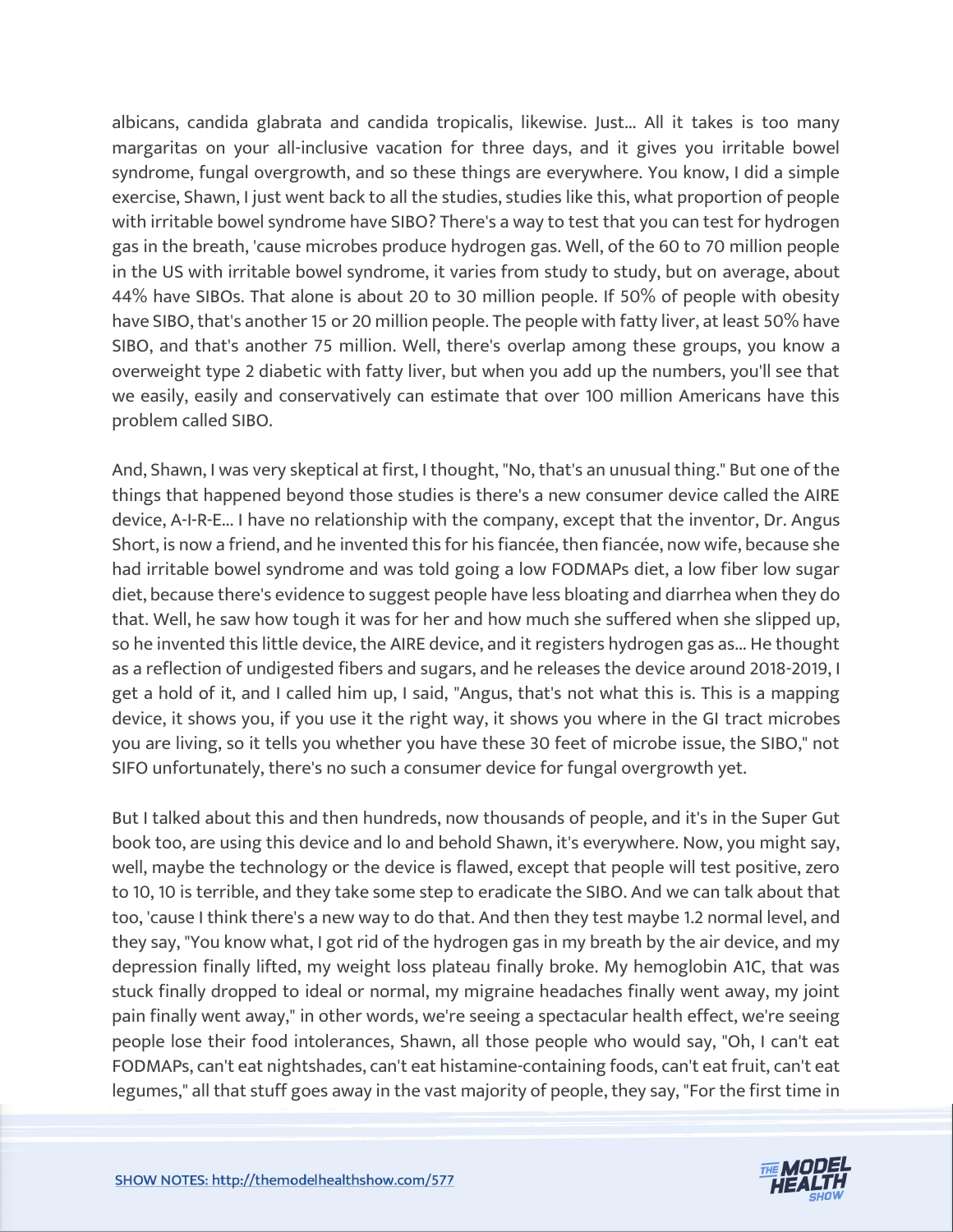years, I can eat tomatoes and not get joint pain, asthma, leg swelling, depression, anxiety," etcetera.

So, all that's going away. Now, the difficulty is how do you get there, how do you correct this SIBO issue? Well, conventional thinking, you should take an antibiotic, which I'm a little reluctant to suggest because antibiotics got us here, but there is an antibiotic called Rifaximin or Xifaxan. It's not very effective. It's about maybe 40, 50 percent effective, and I think that's an exaggeration. It's probable more like 25% effective. Very expensive, not covered by insurance. And of course, the gastroenterologist, if he or she even knows what SIBO is won't tell you how you got it, won't tell you how to increase the efficacy, won't tell you how to prevent the common recurrences. There are herbal antibiotic regimens, only two of which have had evidence for efficacy, the CandiBactin, and the FC style disbiosite regimen. This is all in the Super Gut book. But I asked a bunch of different questions, Shawn. I asked, well, if you take a conventional commercial probiotic for SIBO, will it get rid of the SIBO? No, it might reduce bloating a little bit or maybe reduce diarrhea, but it won't get rid the 30 feet of overproliferated stool microbes.

So, I asked different questions, I asked, what if we chose species that colonize the upper GI tract, that's where SIBO occurs, what if we chose microbes that produced what are called bacteria sense, these are natural antibiotics that some microbes produce effective against stool microbes. So, I chose three, a strain of lactobacillus gasseri, colonizing upper GI tract, bacteria is a powerhouse Shawn, up to seven bacteriocins, our good friend, reuteri, lactobacillus reuteri, colonize the upper GI tract produces up to four very potent bacteriocins and another one, bacillus coagulans only produces one, but there's good evidence. It reduces irritable bowel syndrome symptoms, irritable bowel is essentially synonymous with SIBO, we make a yogurt prolong fermentation for really big microbial counts, consume a half cup per day, now I'm crossing my fingers Shawn, so far about 30 people who've done this have normalized their breath hydrogen gas using yogurt.

So, we will look at this more formally in a clinical trial down the road, we can't do it as yogurt in a clinical trial it's got to be an encapsulated probiotic, but I think we've stumbled on a way to eradicate SIBO using a much softer method. In this case, making yogurt, you know, if I told you, you needed a frontal lobotomy or a colon removal colectomy, you'd better be damn confident of your evidence, well, what if the solution is yogurt and not the stuff at the store. That's something different. I'm wrongly calling it yogurt, but this, what I call SIBO yogurt, if that's a solution, well that's a very soft friendly solution.

**SHAWN STEVENSON:** Yeah, you don't say. I mean, man, the alternative, as you mentioned, I've got many friends who are gastroenterologists and award-winning the whole thing, top schools, and they've shared with me consistently that they're simply not taught about these things in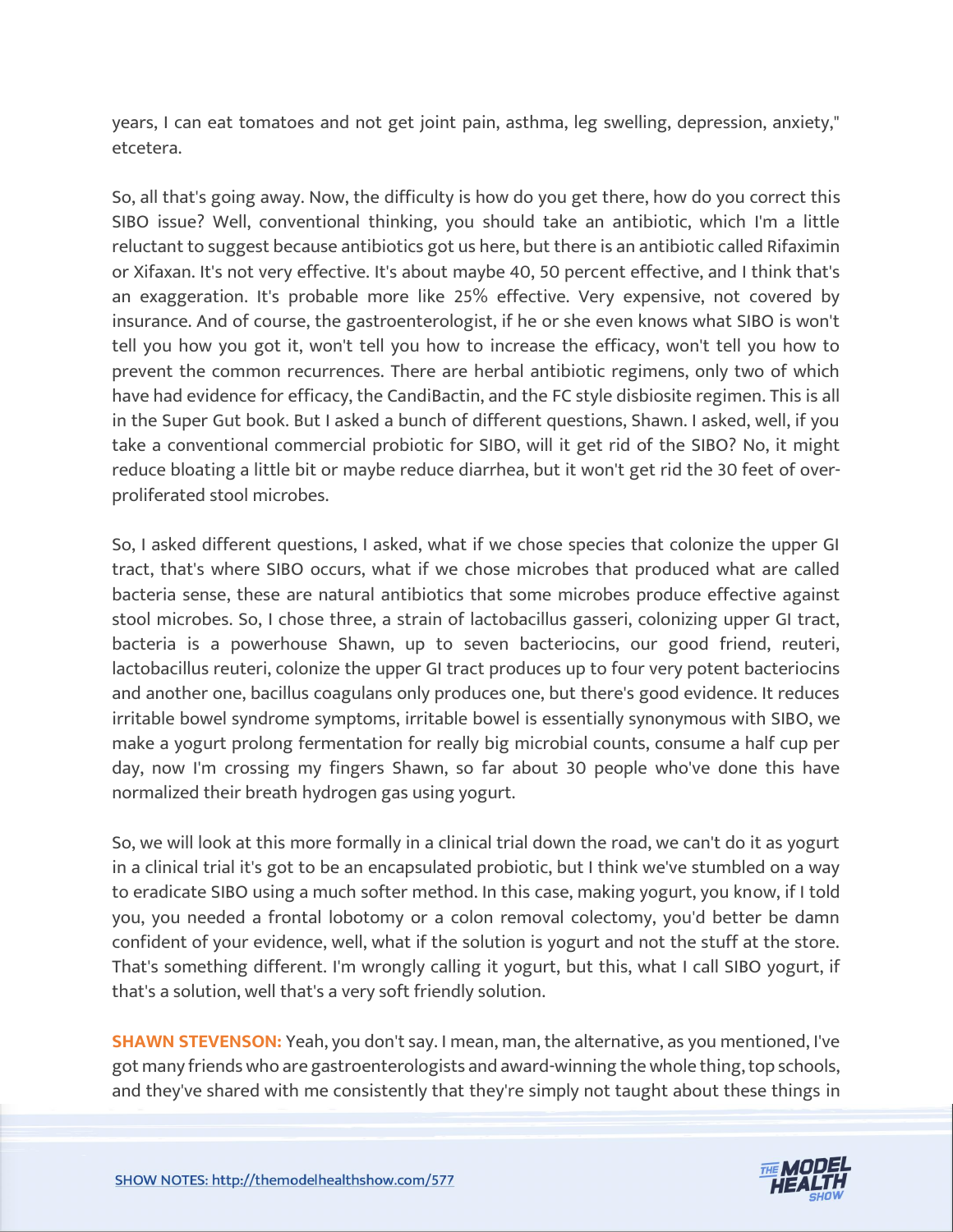medical school, if they happen to stumble upon it, it's like a miracle. And so, they're literally training to treat the organs responsible for the digestion, assimilation and elimination of food, but they don't know anything about food, they're taught such a... And a matter of fact, the small amount that they might get is misinformation, it's really poor education, based off of principles that don't... Again, like many of our citizens have tried these things, when I went to my conventional college, I was taught about the food pyramid at that time, and it's just not borne out very, very good results, and I could see it, my teacher was not well, you know, I could see it. And so, we have this issue where we have very, very smart people who are trained to do the wrong thing, and so they become very, very good at doing the wrong thing and/or missing the right thing.

And so, this is why your work is so important because it has this way of trickling down and changing culture, like Wheat Belly changed the conversation so much. So, I'm really excited about this because it's just getting this message out in a bigger way. Now, I want to ask you about this because, so you mentioned bacteria that would normally throughout evolution, they would be hanging out in the colon, that's where they live, but they found a way to go upstream to basically try to crawl up the slide... I know there's some kids out there that have tried to go up the slide at the playground, I've definitely done it, but if it's a really great slide, your ass is going to just fall back down side bar anyways, but they're finding a way to go from these conditions to places in our gut where they're not supposed to be, and historically, we've only been able to look, if we have a colonoscopy, for example, a small... We're talking a couple of feet of evaluation and the same from the top down. When you just mentioned, you keep saying it's number 30, we got 30 feet. They're all these feet in between that you're just not getting a peak at. And so, my question is, how are these bacteria able, and I know you've touched on this a little bit, but I want to get specific, able to go from the colon, upstream into places they're simply not supposed to be, and start causing all these problems?

**DR. WILLIAM DAVIS:** It is pretty amazing when you think about it. These little, microscopic creatures can climb 24 feet. That's like three stories of a building. But some of them are motile. They have, what are called, flagella, little tails, like a tadpole, and they can swim. And so that's one presumed way that they make it up. And probably just by virtue of proliferating these microbes, of course, they proliferate huge numbers very quickly, and so they just by sheer mass can climb up too. But it's not been all that thoroughly charted out, but it is... It is sobering to think that many of us, I think easily one in three, 100 million people in this country alone have this process. And if you don't address it, it's going to get you in trouble long term. And if the solution could be at least a starting solution not a full solution, perhaps long-term. If the starting solution could be something as benign as a specific kind of yogurt with specific microbes in it, I'm crossing my fingers, Shawn, that that remains true.

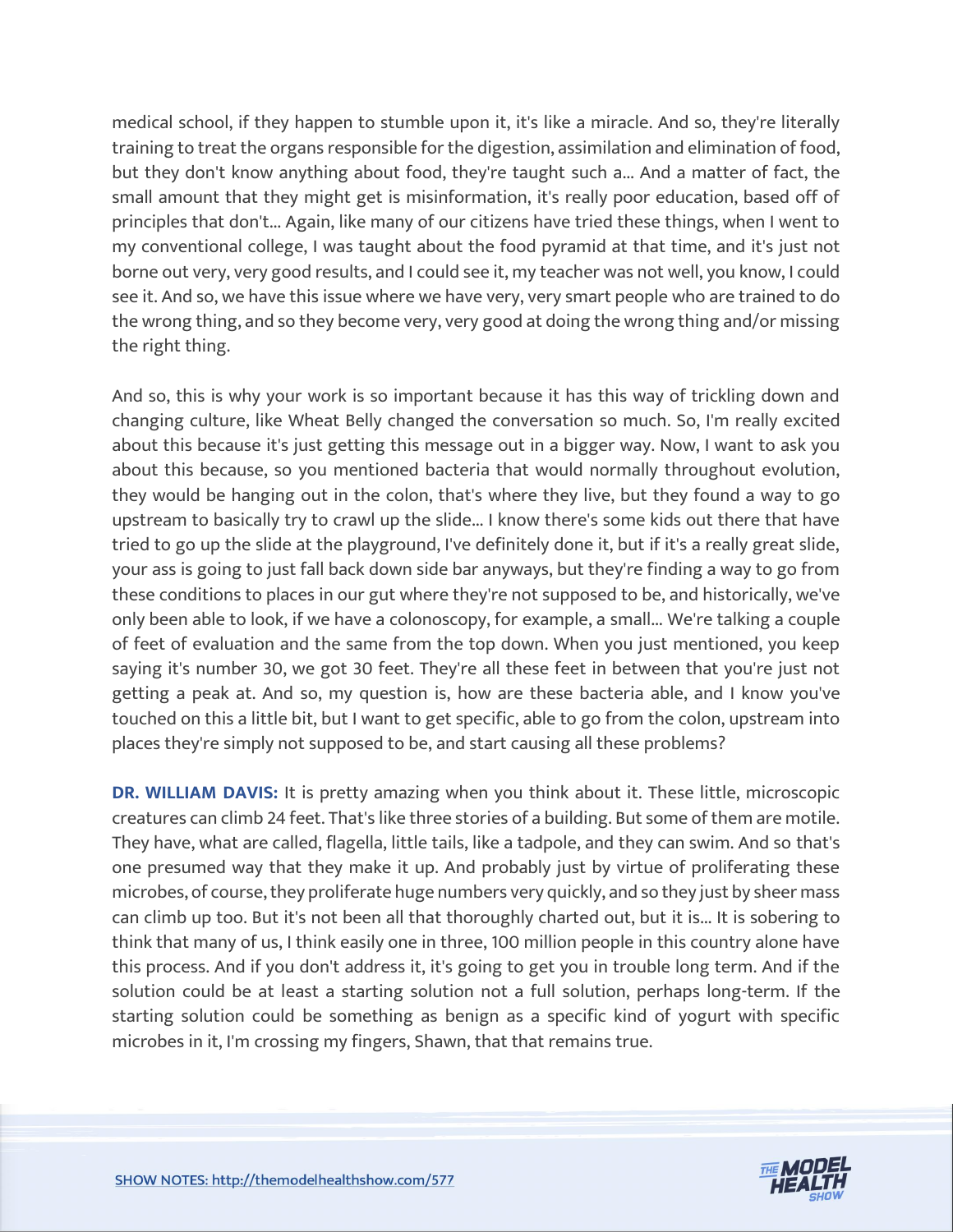But one of the most important things that your listeners could do is based on an answer, finally validated by the Sonnenburgs, husband and wife team, Justin and Erica up at Stanford. And they did a very nice study comparing what happens to people who consume a lot of fermented foods, like six, seven, eight servings a day. These are things like sauerkraut, fermented sauerkraut, kimchi, kefirs, yogurts, fermented meats, all the things that your grandmother or great-grandmothers ate all the time, and we've forgotten all about because of refrigeration, we think that fermented food are rotten foods, they're not.

Well, they showed that it's fermented foods that hands down, are the thing that really helps restore order in your microbiome. But one of the most interesting things they showed was that... So fermented food, let's say like, kimchi... Kimchi the by the way, is an excellent fermented food, but it has species like Leuconostoc mesenteroides or Pediococcus pentosaceus, so it's got some really cool, very beneficial microbes. You eat that kimchi, they only stick around for maybe a few hours or days, they don't take up long-term residents. But they somehow, the presence of those fermenting microbes somehow encourages the proliferation of numerous healthy speeches. It's not quite clear how that happens, are they latent or are you more receptive to them from your dog and surfaces and... Nobody knows, but it is clear that this fermented food that most of us have forgotten about, are very, very powerful ways to rebuild your microbiome.

**SHAWN STEVENSON:** Wow, so cool, so cool. Got a quick break coming up, we'll be right back.

Our microbiome plays major roles in regulating our metabolism. Literally playing a role in determining how many calories are absorbed from our food, for example. Our microbiome also controls so much about our mood, with the vast majority of our body's serotonin being produced in our gut. And our microbes interact with these enterochromaffin cells and enteroendocrine cells, that produce our hormones and neurotransmitters in our bellies. And one of the biggest issues we're seeing today is gut dysbiosis, where friendly microbes are getting overrun by opportunistic bacteria. One of the few amazing sources of nutrition that's been found clinically to reverse gut dysbiosis, is highlighted in a study published in the Journal of Agricultural and Food Chemistry. It discovered that the traditional fermented tea called, puerh, may be able to reverse gut dysbiosis by dramatically reducing ratios of potentially harmful bacteria, and increasing ratios of beneficial bacteria.

Another peer review study, publish in the journal Nature Communications, uncovered that a unique compound called theabrownin, found in traditional fermented pu-erh, has remarkable effects on a microbiome as well. And the research has found that, theabrownin positively alters gut microbiota and directly reduces hepatic, aka liver fat, and reduces lipogenesis, which means the creation of fat. Pu-erh is absolutely amazing on so many levels, and it's also a powerful adjunct to any fat loss protocol, because it's been found to support fat loss, while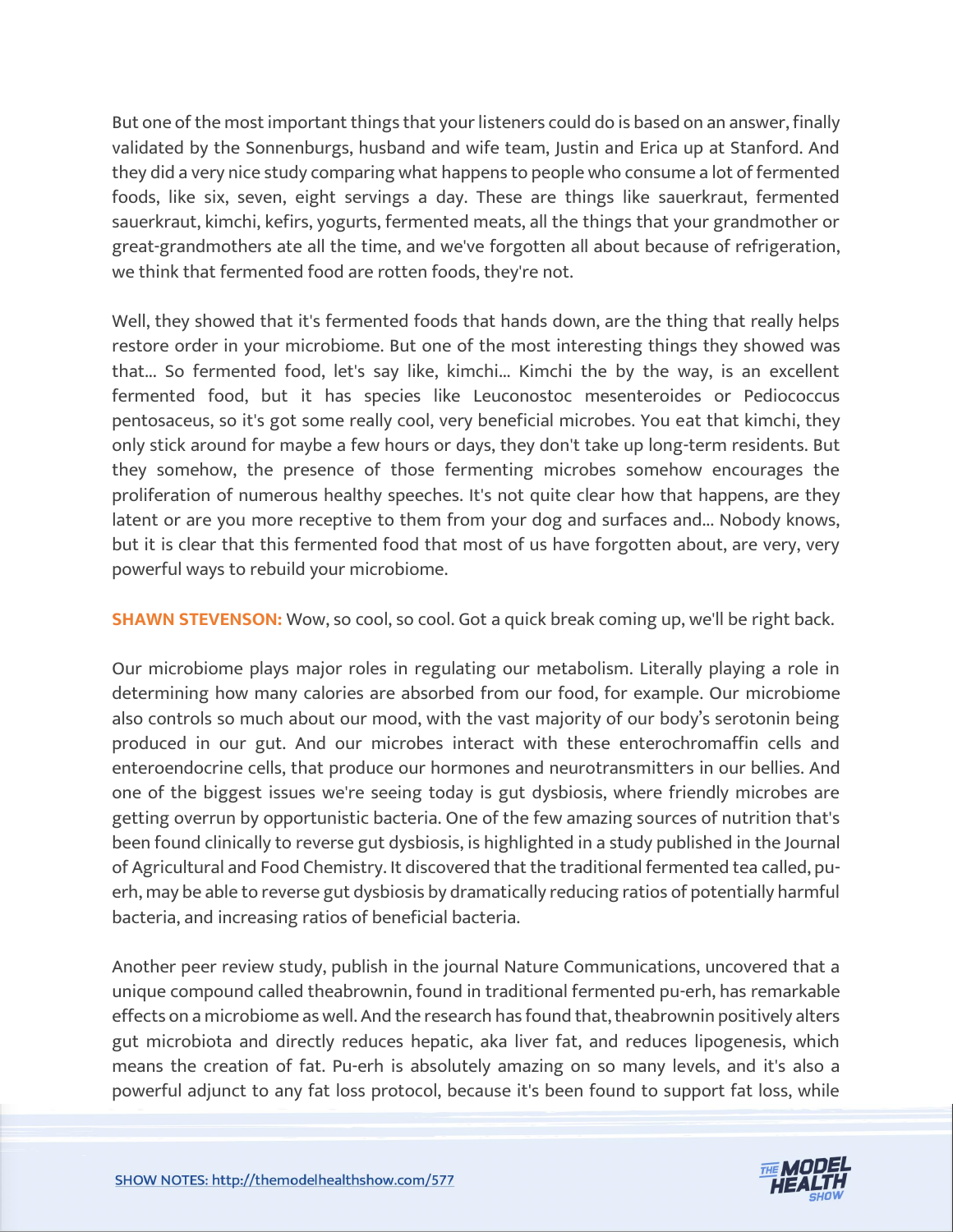protecting muscle, at the same time. And this was documented in a recent study featured in Clinical Interventions in Aging.

Now, the key is the source of the pu-erh matters a lot, and the only pu-erh that I drink, uses a patented cold extraction technology. That extracts the bioactive compounds in the tea at cold to low temperatures for up to eight hours, and this process gently extracts natural antioxidants and phytonutrients. And preserves them in a whole bio-available form, and this is the purest way to extract the phytonutrients for maximum efficacy. This pu-erh is also wild harvested, making it even more concentrated in the polyphenols that we see having benefits in those clinical trials. Also, triple toxin screened, for one of the highest levels of purity. Tested for pesticides, heavy metals and toxic molds, and making sure, that is not in your tea, which is common in most other teas. This is why I'm a massive fan of Pique Teas, go to piquetea.com/model, that's P-I-Q-U-E-T-E-A.com forward slash model. And you get 10% off their amazing fermented pu-erh, and all of their other incredible teas. These teas are in a league of their own. Their pu-erh is amazing. I'm a huge fan of their ginger tea as well. Go to piquetea.com/model, again to get 10% off everything that they carry. One of the best investments in your health, supporting your microbiome, supporting your metabolism. It is absolutely amazing. Head over to piquetea.com/model. And now, back to the show.

So, I've got to oask you about this, and this is one of the things that is super important for me personally. Something that I've been contemplating about for years and having an opportunity to talk about and write about, but to see that you're talking about this as well, was just really, it just was the cherry on top of your book. And right now, as I mentioned at the top of the show, we're living at a time of unprecedented divisiveness and unfortunately, again, we all have the capacity to perspective take, to see from somebody else's point of view to listen, but it seems like it's becoming increasingly more difficult for people to just put their own attitudes and beliefs and even anger and vitriol aside and listen to the person on the other side of an idea or perspective. And right now, I don't think that many people are attributing this lack of connection, which ironically again, we're... On paper, we look like the most connected society ever, but in reality, we're more separate than we've ever been, and living virtually and not really connecting, and there's so much even ugliness, just even when you go online, and so you, in this book, you're making the connection to our degradation of health of our microbiome as having a big role behind why people are not emotionally cognitively as able to connect and to listen and to learn and to perspective take with other people. So, can you talk about that a little bit?

**DR. WILLIAM DAVIS:** Yeah. You know, you're exactly right, Shawn. The composition of your intestinal microbiome is a major determinant of your internal dialogue. Whether your dialogue is one of hope and optimism and understanding or of hate and criticism. And I see this play out with... I don't want to overstate what one microbe... That is Lactobacillus reuteri, can do, but I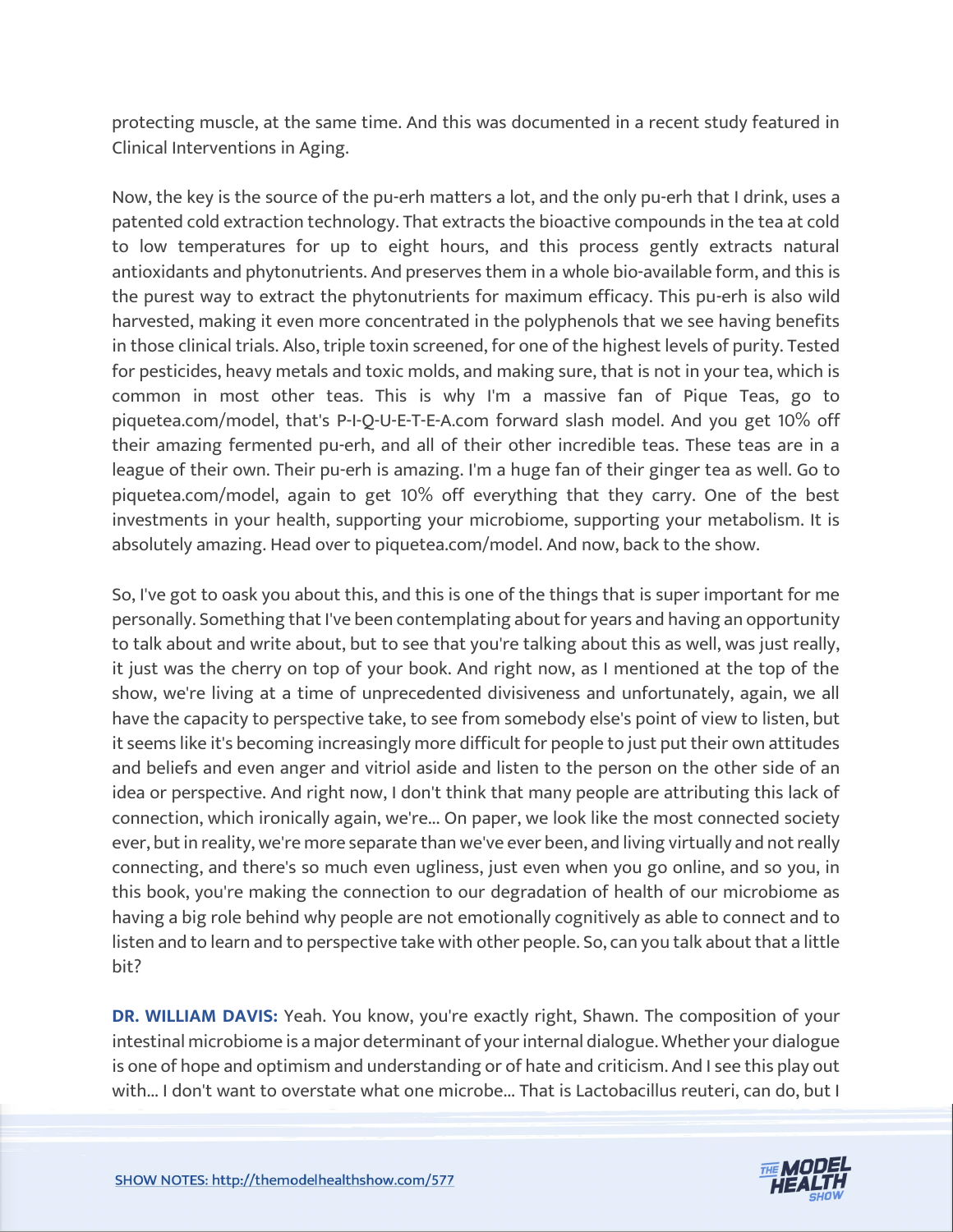see just with that one microbe, Shawn, people, as I said, liked their families better, their coworkers better, they introduce themselves to strangers in line for coffee at Starbucks. Even if we disagree on something, they say, "You know what, I don't agree with your opinion, but you know, I understand how you could see that." I mean, a very different kind of approach.

There's a great couple of studies that were done in Germany recently, and I'm shocked that it was done, but... So that the endotoxin, we talked about that microbes' release and get into your bloodstream. Well, it's been known for years that people who don't respond to conventional antidepressants, this question has been asked, "What's different about those people who don't seem to respond to anything and remain depressed, maybe suicidal?" Well, it's been determined that they all have much greater measures of inflammation, C-reactive Protein, IL-6, IL-1 Beta, TNF alpha, all those things. So of course, big pharma says, "Let's give them expensive anti-inflammatory drugs" which of course is stupid. But... So, a German group took that endotoxin from bacteria and injected it into normal non-depressed people, which I always find surprising, 'cause there had been a handful of these kind of studies, 'cause if you miscalculate the dose, you can kill somebody. It's very toxic, this endotoxin. So, they do this, and normal people became profoundly depressed within three hours, and then MRIs of their brain showed all the hallmarks of depression, but it's an illustration, Shawn, of the power of the microbiome. In this case, endotoxemia, to influence what goes on in your head.

**SHAWN STEVENSON:** That is so crazy. So crazy and powerful. One of the studies kinds of affirming this, this was published in the journal, Aggressive Behavior, which even when I say this, there's journals for everything, and so... But just a lot of people are not spending time thumbing through this stuff, but they were looking at the nutrition profile of prison inmates to see their behavior correlations based on their nutrient intake. And so, they had a Control Group, just kind of doing standard practice, then they had the Study Group, where they're giving additional nutrients to, in the form of Omega 3 supplements, multivitamin, that kind of thing.

And they saw that the folks who were receiving additional nutrition had like a 38% reduction in violent offenses, right. And so of course, this has been replicated. That particular study was based off of a study done by researchers at Oxford. And scientists were just like, "That's not possible. We've implemented all of these different programs to get people to be more... Their behavior change, all this stuff. We've got the best scientists on it; there's no way diet can just do something like that." So, they replicate the study, and essentially the same results. And so, this really boils down to a very simple principle, which is when we are lacking the basic inputs that the human body needs, the human brain needs, just to function, all of a sudden, many different processes are going to be sacrificed.

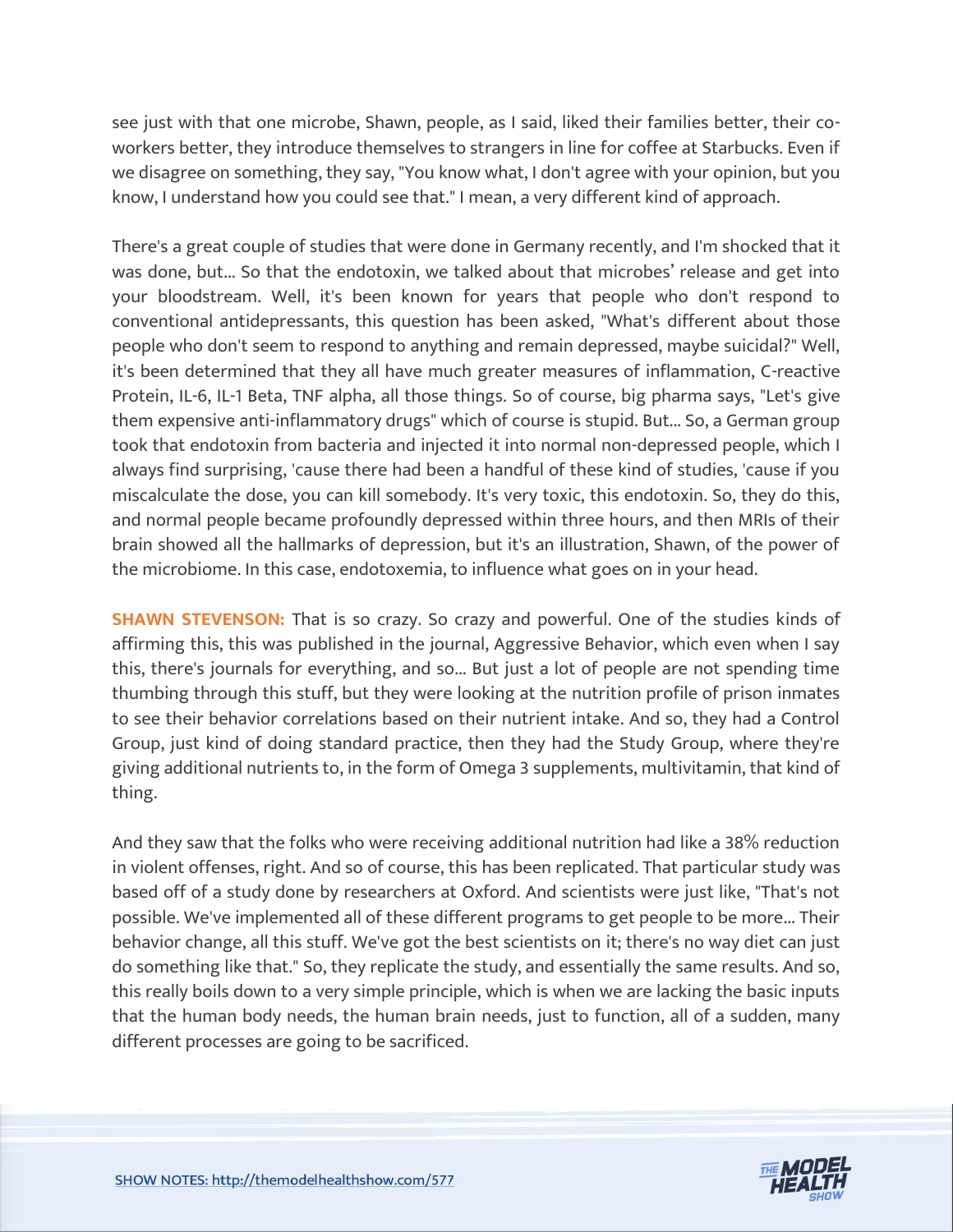Your body could give a sh\*t about you understanding someone else's perspective, when it's just trying to keep your heart beating normally or just keep some brain cells firing and to keep you safe. And this is why what we see too, parallel with that, less activity in the prefrontal cortex, more activity in the hind brain and more activity in the amygdala, when we're sleepdeprived, when we're nutrient-deprived, when we're having disruption with our microbiome. And so, this all ties together and so what we're trying to do is to create healthy sovereign human beings today, and again, I really appreciate you leading the charge on this. And so, I want to ask you a little bit more about this topic of inflammation.

There's been other terms kicked around, "inflammaging", and just looking at "finally, this is getting some attention" and I think in your book you even use a term like "wildfires", and it just sparked all these different ideas for me, but just these conditions popping up in the body where if you really look at the break down of the word, we're talking about basically the activation of fire, things are getting set aflame inside of our bodies, inside of ourselves. And so, I want to ask you, how can issues like systemic inflammation that you mentioned earlier, being able to measure something like C-reactive protein, how does this resort back or connect to our gut health, how is inflammation part of the, I guess, the soil that inflammation is growing in, have to do with our gut.

**DR. WILLIAM DAVIS:** So, inflammation in the intestinal wall essentially opens up the normal barriers to stuffing your intestinal tract, especially that endotoxin, it's called lipopolysaccharide or LPS and there's others... Other toxins from bacteria also. So, any level of inflammation in the intestinal lining, such as happens when you have proliferation of stool microbes allows, it opens up the barriers, the so-called tight junctions between intestinal cells and the endotoxin is given free reign into your bloodstream. That's a major... Of course, we have other issues. We have a diet advocated by our own US Department Health Human Services and USDA, that is hugely inflammatory. When you cut fat, saturated fat and eat more healthy whole grains, it is hugely inflammatory because the Gliadin protein of wheat engineered by agribusiness scientists is much more inflammatory than it used to be. The wheat gamma gluten that farmers select... I'm not blaming farmers, they're just trying to make out a living, but they select strains of wheat that are more pest-resistant and have higher levels of wheat gamma gluten, 'cause wheat gamma gluten is this protein that kills pests like insects and some molds and fungi.

So, they selected strains of wheat that are much higher in wheat gamma gluten and well wheat gamma gluten is a very potent biotoxin, and so modern strains of wheat are extremely toxic to the human GI tract. And of course, the amylopectin A component, the super carbohydrate of wheat and grains raises blood higher than table sugar, makes you grow visceral fat. That is the fat around your waist, and that encircles your internal organs that's extremely inflammatory and that furthers the whole process of inflammation in the body and then of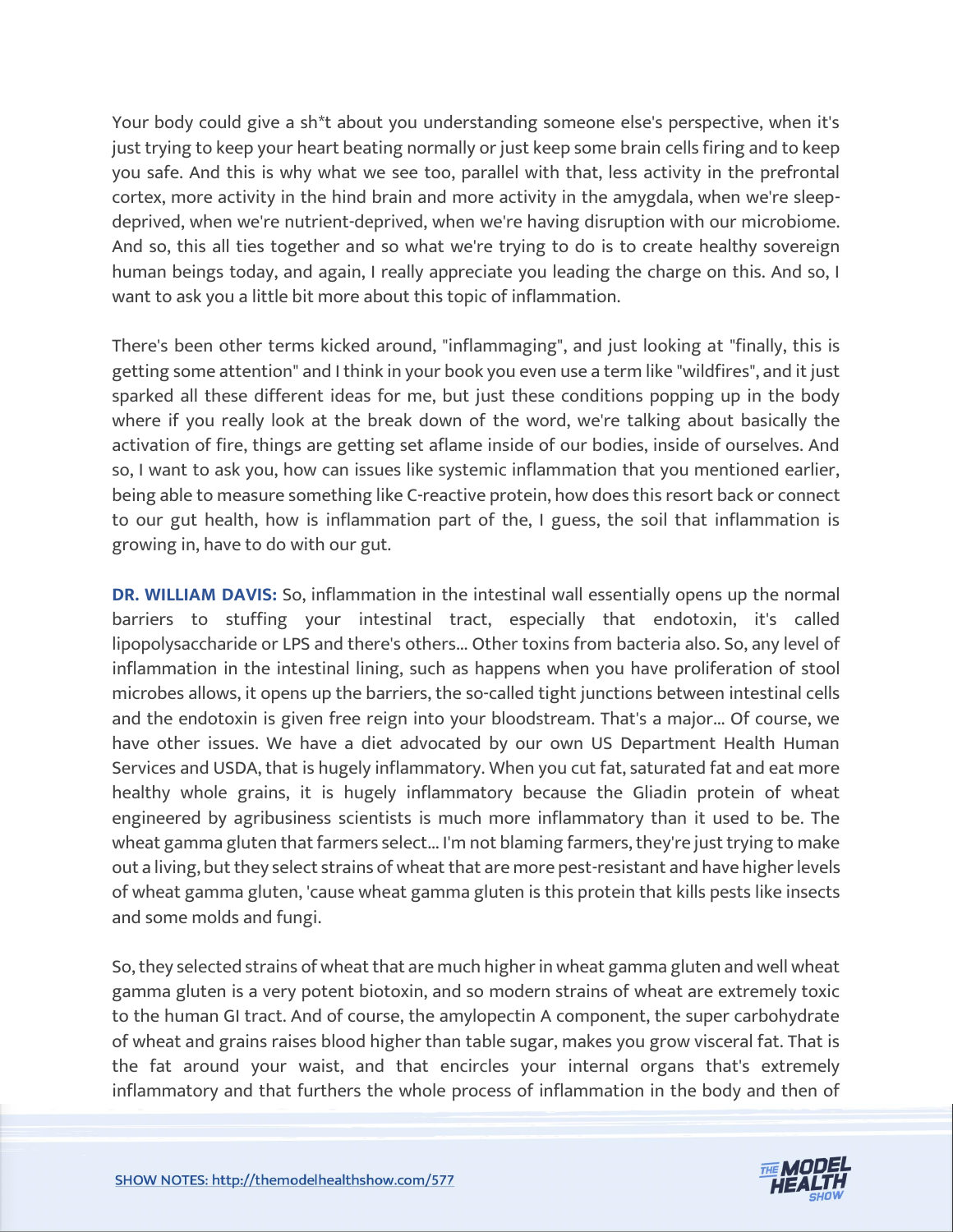course, modern life is filled with mistakes, like we all wear clothes, and even when we're outside, we wear clothes, it covers a lot of the body surface here, don't get exposed to the sun as much. Or we work indoors, or we're aging and lose the capacity to activate vitamin D in the skin. We drink filtered water 'cause you can't drink from the ocean, lake, river, or stream, it's got garbage in it, it's got sewage, it's got chemicals, farm run-off. So, we filter our water that removes all magnesium. So, we can't save those things also 'cause the lack of those things like Vitamin D, magnesium allows inflammation to develop. And so, we live in a world where there's numerous factors in amplifying, throwing gasoline on this fire of inflammation. Now we have, of course, this very common situation of SIBO, 30 feet of microbes and the free entry of endotoxin into the bloodstream. Huge factor in inflammation.

**SHAWN STEVENSON:** Alright, one more topic we've got to address is... Because we've talked about some of the current conditions that we are exposed to, but even going back further than that and you... This is one of the few books that highlight this so elegantly, which is we're coming into the world literally when we're born at a huge microbial disadvantage today. And you have different sections in the book and one of them you talk about is formula for failure, is one of the little sub-texts that you have in the book. To say that something is average or normalized is... This is anything but normal. But coming into the world under very unideal conditions for microbial health. Can you talk about that the birth, the birthing process, and especially the issue surrounding breast milk?

**DR. WILLIAM DAVIS:** Oh, big issues, Shawn you're exactly right. So unfortunately, moms have taken antibiotics themselves, may have taken birth control pills, maybe took ibuprofen for menstrual cramps, so they start. These poor ladies start with a massively disrupted microbiome. They deliver a child vaginally hopefully, so that even if the child gets the vaginal microbiome, it's not... It's an impaired microbiome. And of course, mom is often given antibiotics for her episiotomy, certainly for her C-section, the child is almost always given antibiotics to prevent baby streptococcal infection. And then, of course, children are dispensed antibiotics like crazy. It's... The CDC tells us that over 1300 prescriptions for antibodies are written for every thousand children every year, and so the child starts at a disadvantage, and of course, if mom chooses not to breastfeed for a... Much time and relies on formula. Formula is not even close. You know formula manufacturers have being trying over the years to mimic the composition of breast milk but they really have lots of things wrong with formula feeding. And though I understand it's very difficult for a modern woman, she's got responsibilities she has other children, she has a job. All kinds of pressure is on her but it... There is a real advantage to breastfeeding.

One of the greatest examples, an illustration of just how wrong things have gone is the loss of by bifidobacterium infantis, a microbe, very, very important to newborns and infants. So, it's estimated that 90% of children now don't have this microbe. When you restore it. There's a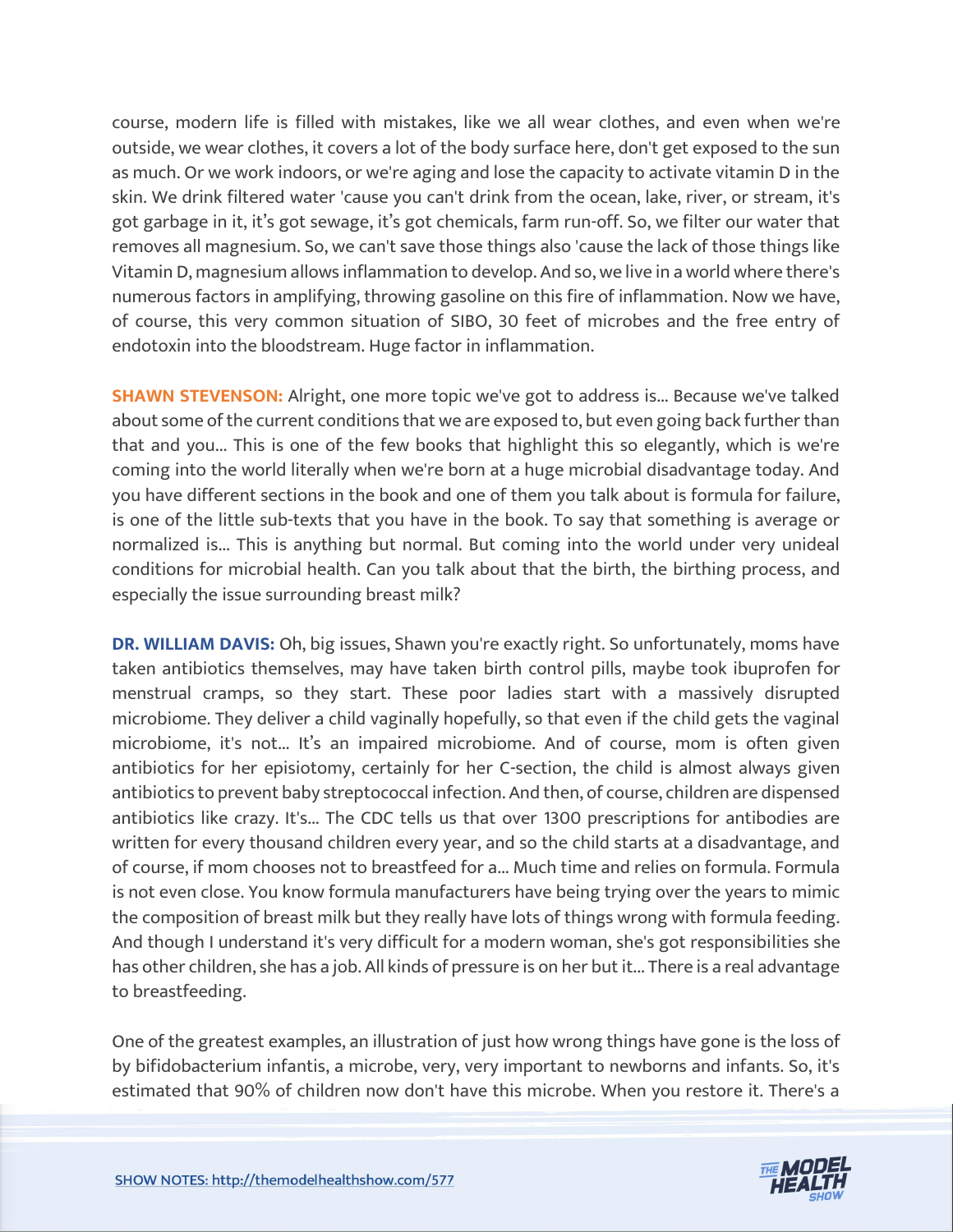product called Evivo, E-V-I-V-O. The science comes out of UC Davis. I'm sorry, UC yeah Davis, and they showed that restoration of this microbe to a newborn causes the baby to be more likely to sleep for the night, less colic, less fussiness, fewer bowel movements, cuts number of bowel movements in half, I mean an average of four per day to two per day, fewer diaper changes for Mom and Dad, and as an older child, less asthma, less irritable bowel syndrome, less likely to become obese later on and has a higher IQ. So, Shawn, this one microbe has lifelong implications for the health of that person, and that's just one microbe.

Now, the company tells you, of course, that mom should express some breastmilk, mix the probiotic with it and then feed it to the infant. I suggest that think about mom making the yogurt out of it. So, recall that the reason we make yogurt or other fermented food doesn't have big dairy is to increase microbial counts. Well, if mom doesn't have it, she can get high counts by making yogurt out of it before she delivers the child and that way when the baby is passed through birth canal and breast feeds, she's conveying this microbe the way it's supposed to happen. They can still... Mom can still give the baby that probiotic, but it's going to be better when that micro is passed on in the context of mom's microbiome, and mom gets benefits from it too, less inflammation, better mood, less anxiety. So, mom benefits also.

**SHAWN STEVENSON:** Yeah. The business of being born today, it's a business, and so much has been taken out of the power of parents and of mothers like we're coming into situation... Unfortunately, this conversation isn't being had a lot about how much control you actually have it's looked at as like a medical emergency. Whether it's the TV depictions or just people's experience, instead of looking at, this is a process that humans have literally been doing forever now. Of course, there's room for modern medicine and remarkable interventions to save lives absolutely, but unfortunately, it's been leaned on very heavily and often times as the data indicates it's inappropriate. So, C-sections, now we're looking at about one in three child birth today is via C-section. Until I saw this statistic in your book, I hadn't looked at it in years, I saw that it was going up, but like it blew my mind because what's missing now is one of the most important inoculations or kind of immune system download even, and with the microbial exposure of a child being born vaginally and missing that critical... Like that's the introduction to the world.

And again, not to say, and I want moms that are listening, who've had C-sections, this is not in any form or fashion taking away from that experience you had to do what you had to do at the time, and you are so powerfully and you're a wonderful person, a wonderful mom, but you have power now to do some of these things to give our kids an advantage that we're often missing out on, and part of that too, that if you could just mention again, so there are some critical implements in breast milk. So, breast milk itself is providing important microbial information for babies as well. Right?

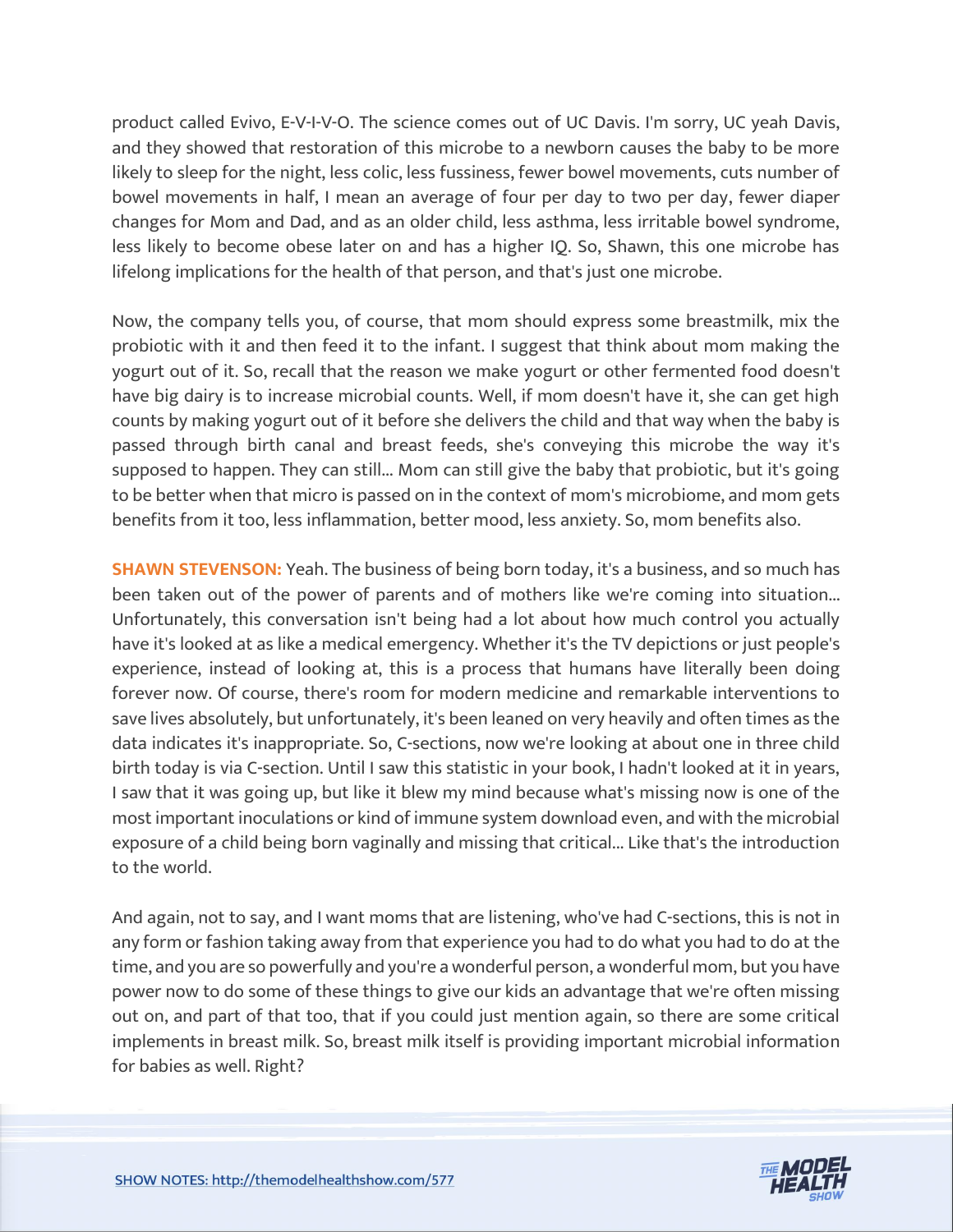**DR. WILLIAM DAVIS:** Mm-hmm. There's something called human milk oligosaccharides, these are carbohydrate that mom passed on to the infant. They're very important, especially for neurological development. Well, if the child does not have that Bifidobacterium infantis, it can't digest those human milk oligosaccharides instead it gets diarrhea from it. And can take advantage of the neuro-developmental advantages of being able to digest human milk oligosaccharides. And of course, if mom transitions to formula feeding, there is virtually no human milk oligosaccharides, there has been a company that's actually managed to synthesize a couple of them. So, they're trying, but there's about 100 to 200 different forms of human milk oligosaccharides that occur naturally in human breast milk that... So, formula doesn't even come close to mimicking what a baby would get from... There's no Immunoglobulins for instance. There's of course no microbes, and so there's real problems with formulas. So, formula can be a necessity for many moms, but you want to try your best to try to breastfeed that child as long as possible.

**SHAWN STEVENSON:** Yeah. And you also talked about how marketing has kind of influenced, not kind of deeply influenced mothers choosing to breastfeed for a short amount of time, or even breastfeed at all, there was a big campaign done in Africa, for example, that you know this is the superior thing, the formulation this infant formula is better than, and for you to give your child the best advantage, breast milk isn't it. You need to give your kid this formula and kind of looking at these nefarious activities, thankfully, again, the word is getting out and there's been a resurgence of respect for breast milk fortunately, but what I want to talk about now is, even if we don't come in, and I know myself personally I didn't come in with the best circumstances and advantages with my mom, for example. But this is the thing, no matter where you are right now as a parent and as a person, there is room for improvement. And so, let's talk about some of the solutions here. We know that obviously, there's been a war that's been taking place within our bellies. Franken Belly versus the townspeople it's pillaging and craziness. But what can we do? What are some of the action steps for us to all start to have a super gut?

**DR. WILLIAM DAVIS:** I tell people, 'cause this gets kind of overwhelming for some people. I tell them, pretend you're going to have a backyard garden in springtime. So how do you do that? Well, you prepare maybe a 10 x 10 piece of land, you pick out the twigs and the sticks and the rocks, and then you plant seeds, and then you water and fertilize it for the growing season. At the end of the growing season, you have lots of tomatoes, and cucumbers, and zucchini. Well, the microbiome is very similar to that. We are going to prepare the soil, meaning we get rid of things that were disrupting your microbiome. And that's a long list so you do have to refer to lists.

So, try to get off the drugs, the prescription drugs that disrupted, minimize exposure to antibiotics, filter, you're drinking water, choose whenever possible for your budget and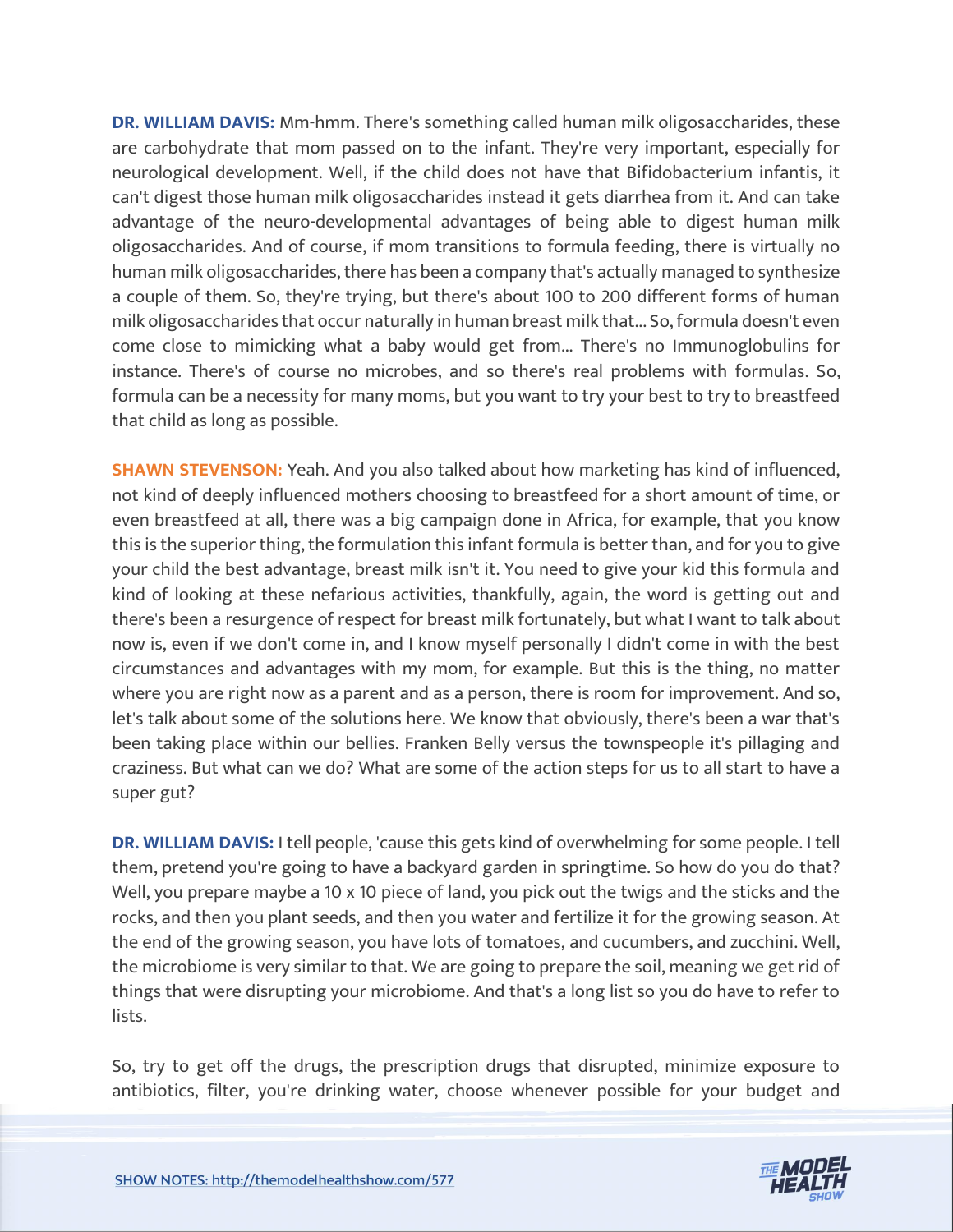availability, try to get organic foods that are less likely to have herbicides, pesticide residues. Of course, never consume genetically modified foods. Avoid processed foods that have long lists of ingredients because preservatives and emulsifying agents, for instance, disrupt the microbiome. So, clean the soil up, plant the seeds. Now, people often think that commercial probiotics are all they need in this whole equation, Shawn the least important thing are commercial probiotics at least in their current form, because they're mostly just haphazard collections. You slapdash mixtures of bacteria with no rhyme or reason to them. So, they're not that helpful, they are helpful, but not that helpful. Much more important are those fermented foods. The kimchi's, kefirs, yogurts, fermented meats, and they're delicious and they're fun, it's almost no cost to make fermented... I have fermented veggies on my kitchen counter, they're delicious, they're wonderful, I look forward to them.

So that and then, of course, feed them water and fertilizer with... These are mostly the fibers, the so-called pre-biotic fibers as well as various polysaccharides and polyphenols, these are things in plants; mushrooms, onions, garlic, shallots, legumes, leeks, dandelion greens, those are the things that feed your microbes. And because... When you bring order back to your microbiome, when you feed them, it tends to cultivate the healthy species. Now somebody says, "Oh no, Shawn, I tried that. I try to eat legumes or garlic, and I get massive case of gas and bloating... " Well, that's SIBO. So that can serve in tolerance to either those fibers in those foods, or the probiotics, especially in the first 60-90 minutes tells you microbes are way up high in the GI track. The problem is not the food, the problem is your microbiome.

**SHAWN STEVENSON:** Wow, wow. That's a shift in thinking right there. And so, I guess with diversity, would that be the order of the day? If we're wanting to diversify our microbiome, would we look to a diversity of plant fibers?

**DR. WILLIAM DAVIS:** Yes, very good point, Shawn, that's right. So, a diverse intake of... So, people sometimes make this mistake, "Well, I'm too busy, so I bought some Inulin powder, and that's all I do." Well, that actually causes problems. So, you want to vary your... You can use an inulin powder, but you also want to include some dandelion greens or some legumes, some white beans, black beans, kidney beans, chickpeas, hummus, other vegetable sources, mushrooms, a whole variety of... And I should point out, it cultivates diversity, as do fermented foods, they also cultivate diversity because you want to be like to some degree, the Hadza or the Yanomami and have greater number of diverse microbes.

**SHAWN STEVENSON:** Awesome. Dr. Davis, this has been phenomenal. I love talking with you, and again, your book is incredible, and its essential right now, so can you let everybody know where they can pick up a copy of Super Gut?

**DR. WILLIAM DAVIS:** Thank you very much, Shawn.